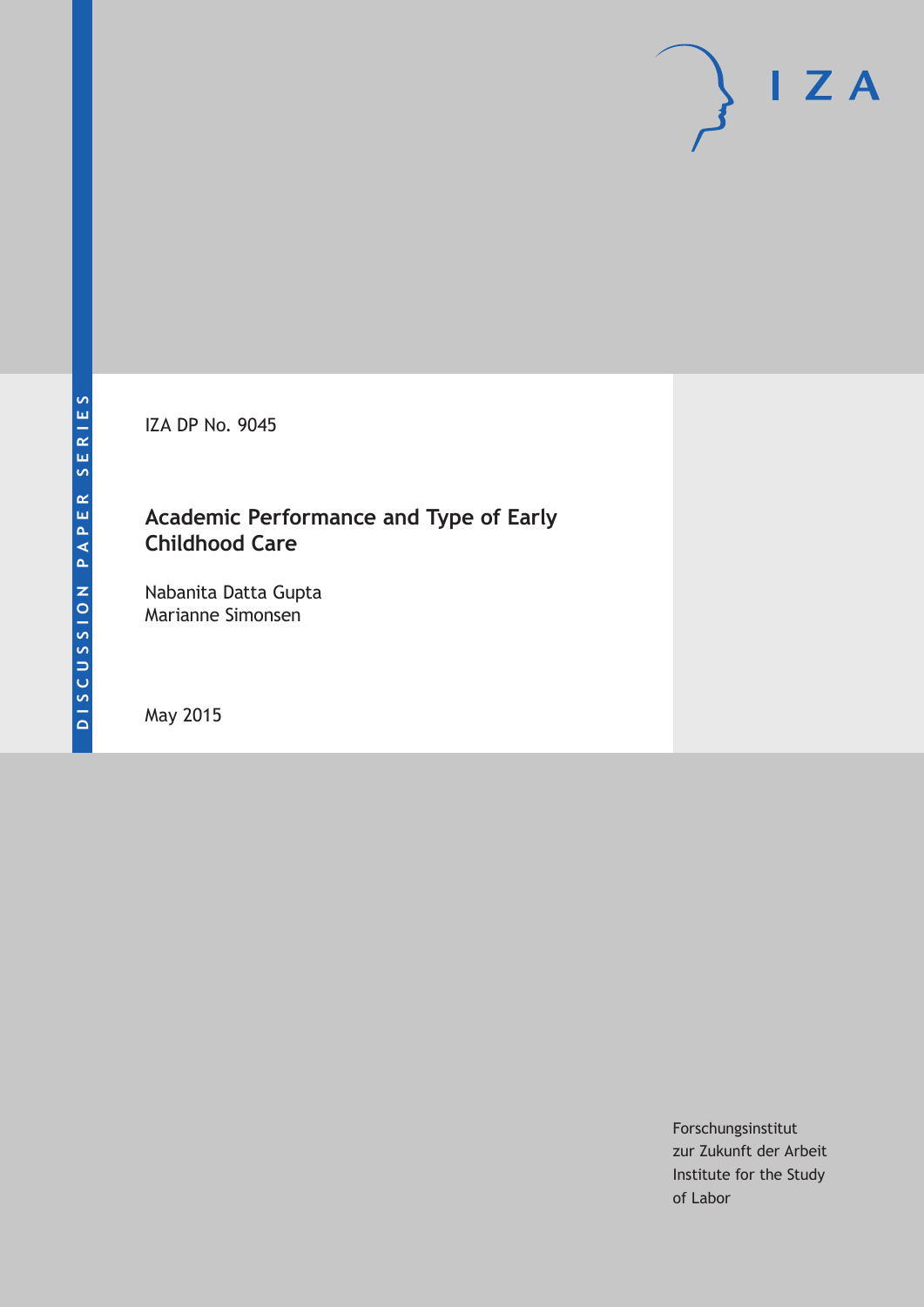# **Academic Performance and Type of Early Childhood Care**

# **Nabanita Datta Gupta**

*Aarhus University and IZA*

# **Marianne Simonsen**

*Aarhus University and IZA*

Discussion Paper No. 9045 May 2015

IZA

P.O. Box 7240 53072 Bonn Germany

Phone: +49-228-3894-0 Fax: +49-228-3894-180 E-mail: iza@iza.org

Any opinions expressed here are those of the author(s) and not those of IZA. Research published in this series may include views on policy, but the institute itself takes no institutional policy positions. The IZA research network is committed to the IZA Guiding Principles of Research Integrity.

The Institute for the Study of Labor (IZA) in Bonn is a local and virtual international research center and a place of communication between science, politics and business. IZA is an independent nonprofit organization supported by Deutsche Post Foundation. The center is associated with the University of Bonn and offers a stimulating research environment through its international network, workshops and conferences, data service, project support, research visits and doctoral program. IZA engages in (i) original and internationally competitive research in all fields of labor economics, (ii) development of policy concepts, and (iii) dissemination of research results and concepts to the interested public.

<span id="page-1-0"></span>IZA Discussion Papers often represent preliminary work and are circulated to encourage discussion. Citation of such a paper should account for its provisional character. A revised version may be available directly from the author.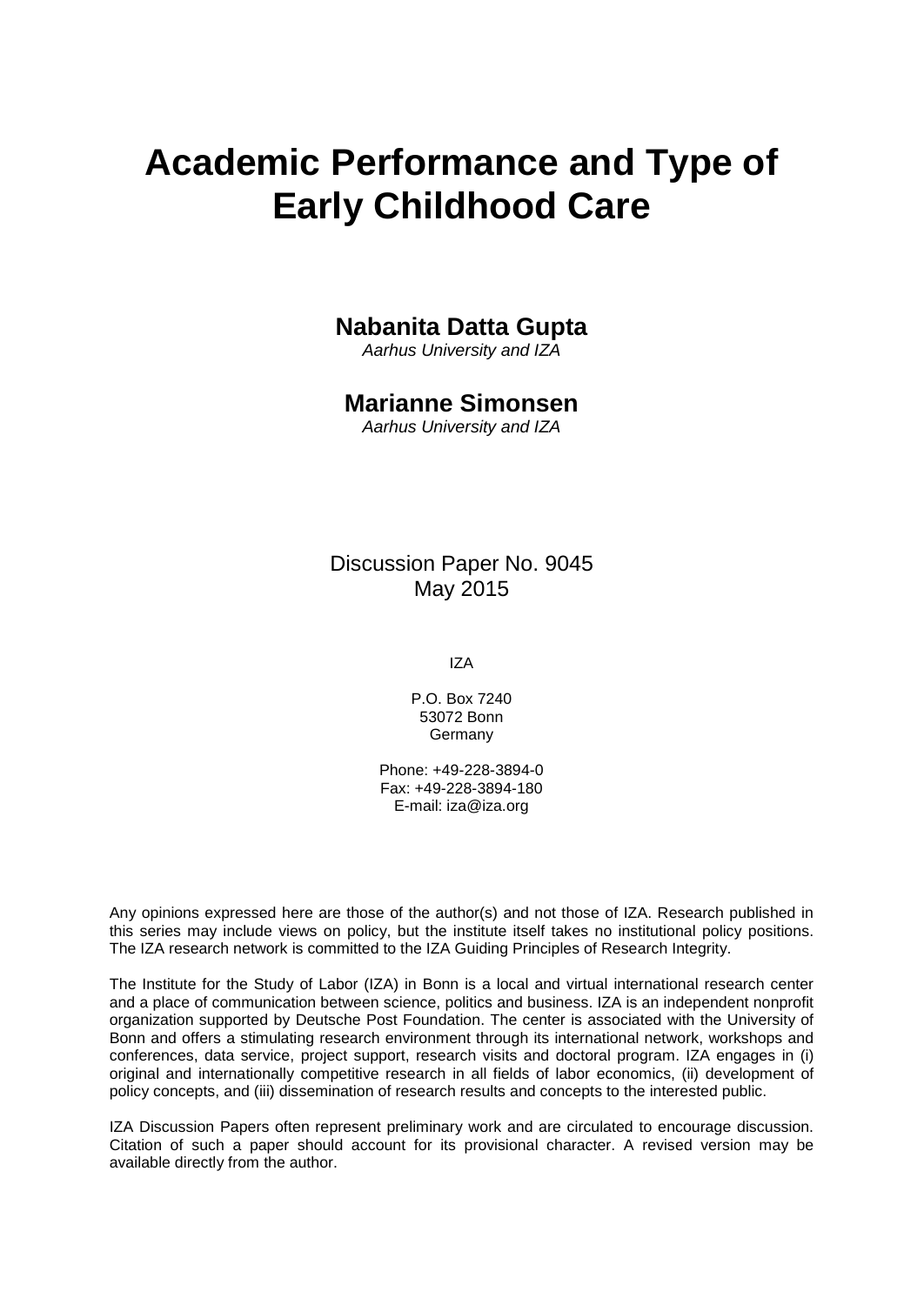IZA Discussion Paper No. 9045 May 2015

# **ABSTRACT**

# **Academic Performance and Type of Early Childhood Care[\\*](#page-1-0)**

This is one of the few studies that estimates the effects of type of childhood care on academic achievement at higher grade levels by linking day care registers and educational registers. We use entire birth cohorts of ethnic Danish children, enrolled in either center based day care or family day care at age 2. Exploiting variation across municipalities in guaranteed access to center based care as an instrument for type of care our results show that center based day care improves grades in Danish language in the final year of compulsory school with around 0.2 standard deviations.

JEL Classification: J13

Keywords: center based care, family day care

Corresponding author:

Marianne Simonsen Department of Economics and Business Aarhus University Fuglesangs Allé 4, DK-8210 Aarhus V **Denmark** E-mail: [msimonsen@econ.au.dk](mailto:msimonsen@econ.au.dk)

We thank Kasper Jørgensen and Boris Georgiev for able research assistance. We appreciate valuable comments from Peter Allerup, Silke Anger, Peter Haan, Helena Skyt Nielsen, Astrid Würtz Rasmussen, C. Katharina Spiess, Tea Trillingsgaard, Katharina Wrölich, workshop participants at Aarhus University's Research Center in Early Interventions (AU RECEIV) December 2012 workshop, and seminar participants at the DIW Berlin's May 2013 seminar series and Trygfonden's Child Research seminar series. We are grateful to Bureau 2000 who provided us with access to data on day care policy variation across municipalities.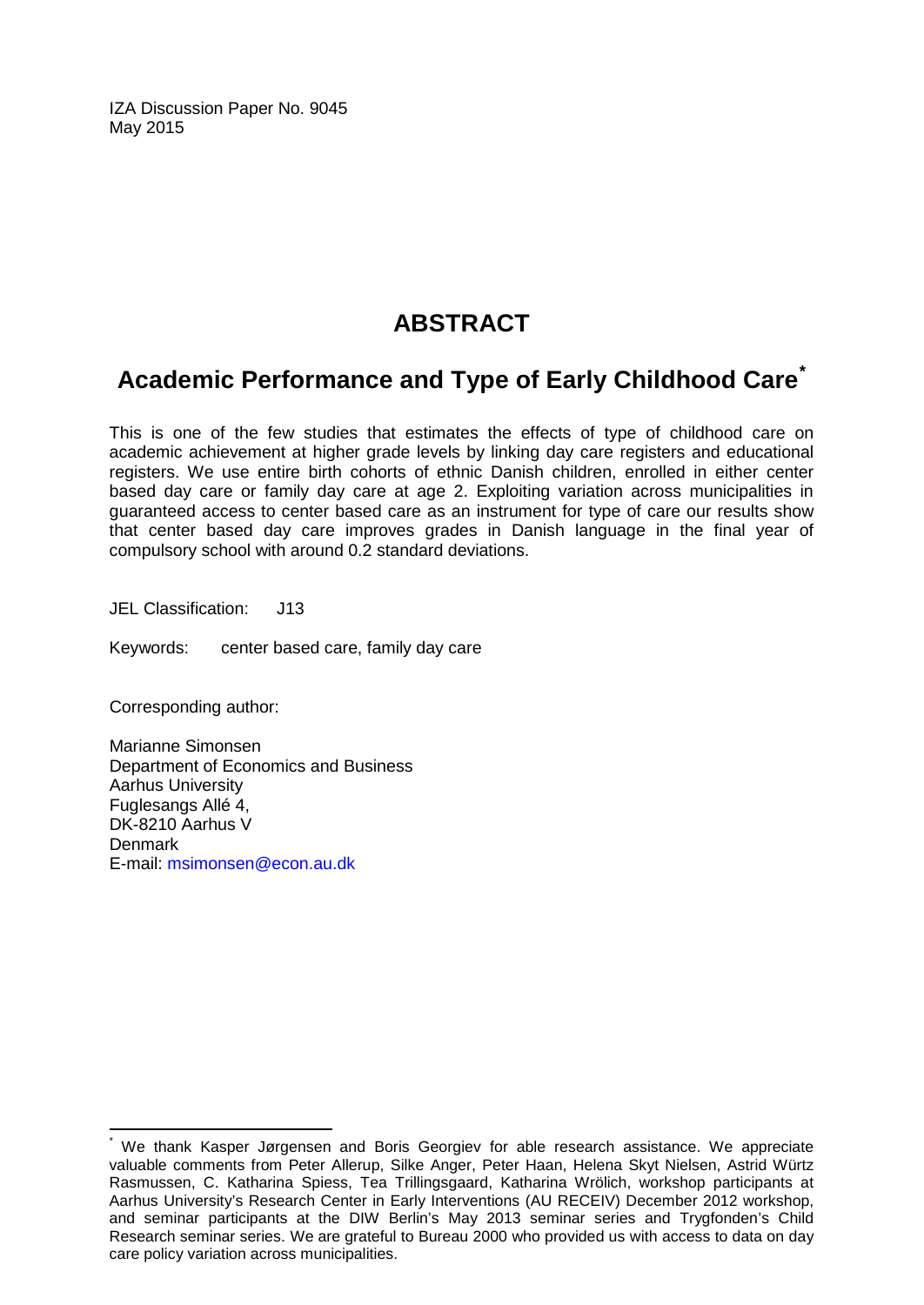#### **I. Introduction**

A rather large literature exists on the effects on child development of maternal employment outside the home during a child's early years (Blau & Currie, 2006); see for example recent work by Bettinger, Hægeland and Rege (forthcoming) and Schönberg and Ludsteck (forthcoming). Whether maternal employment has negative or positive effects on child outcomes depends, of course, to a large extent on the quality of counterfactual care. A growing literature on the effects of child care has shown that high-quality programs targeted at children from lower socioeconomic strata can be highly cost-effective in the long-run (Heckman, 2008; Almond and Currie 2011). Exposing children of low-income families to a stimulating and nurturing environment from early childhood (for instance, especially the Perry Preschool program in the US) gives strong returns in the long-run (Duncan and Magnuson, 2013). Recent evidence from the Infant Health and Development Program is presented in Duncan and Sojourner (2013). The development of key skills at an early age is crucial for vulnerable children because they promote the building of later skills through both self-productivity and dynamic complementarity.

This paper is concerned with the consequences of parents' decisions about childcare, given that they have decided to place the child in out-of-home care. The paper is thus one of the few to bring evidence on the effects of different modes of childcare on child outcomes and our particular study focuses on *center based* day care versus *family* day care; see also Bernal and Keane (2011) for a study on children born to single mothers.

Our analysis uses comprehensive Danish register data to look at long-term, high-stakes outcomes i.e. the effects on children's school final year (9th grade) GPA and on the probability of enrolling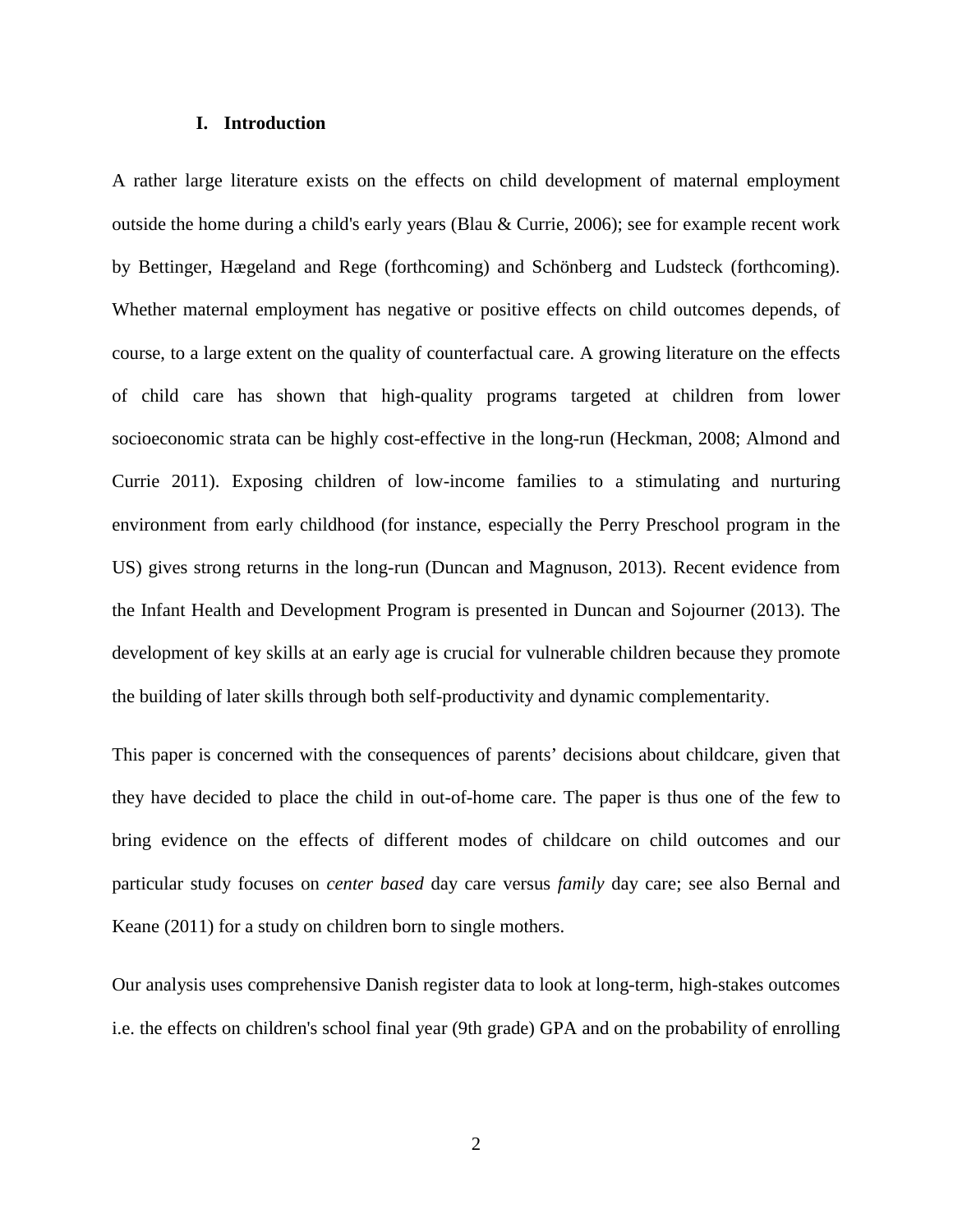in high school before the age of  $17<sup>1</sup>$  $17<sup>1</sup>$  while exploiting municipal variation in access to different types of care. Why should attending formal child care at an early age be expected to impact a child's long run academic achievement? According to the early childhood education view, trained and educated child minders can give children an early start in learning important cognitive skills such as math and language at a stage when neuroplasticity of the brain is at its highest level and the development of synapses in its accelerating phase (ages 0-3) (Shonkoff and Phillips, 2000). Furthermore, being exposed from an early age to various peers fosters the development of valuable socio-emotional or non-cognitive ("soft") skills as well. For children of low educated parents in particular, care of this type could be a way to close socioeconomic achievement gaps that begin to open up from a very early age (Heckman, 2008).

While most studies find early gains in achievement from child care or pre-kindergarten, these effects for the most part seem to fade out, as early as the end of kindergarten (Duncan and Magnuson, 2013). Yet, large positive long-run effects of exposure to child care on employment, crime and welfare have been found (Deming, 2009; Havnes and Mogstad, 2011), presenting a real puzzle in the literature as to the validity of such long-run effects. One explanation for finding a long run effect could be that the early exposure to skill formation lays the foundation for greater self-productivity at later stages, for instance when more advanced material is introduced in the curriculum. Another could arise from a dose response relationship in child care, such that high quality, full time care (such as in Scandinavia) could lead to potentially longer lasting effects (Shonkoff and Phillips, 2000).

<span id="page-4-0"></span><sup>&</sup>lt;sup>1</sup>Completion of high school given enrolment is also an important outcome. Unfortunately, the children in our estimation sample are still too young to allow for such an analysis.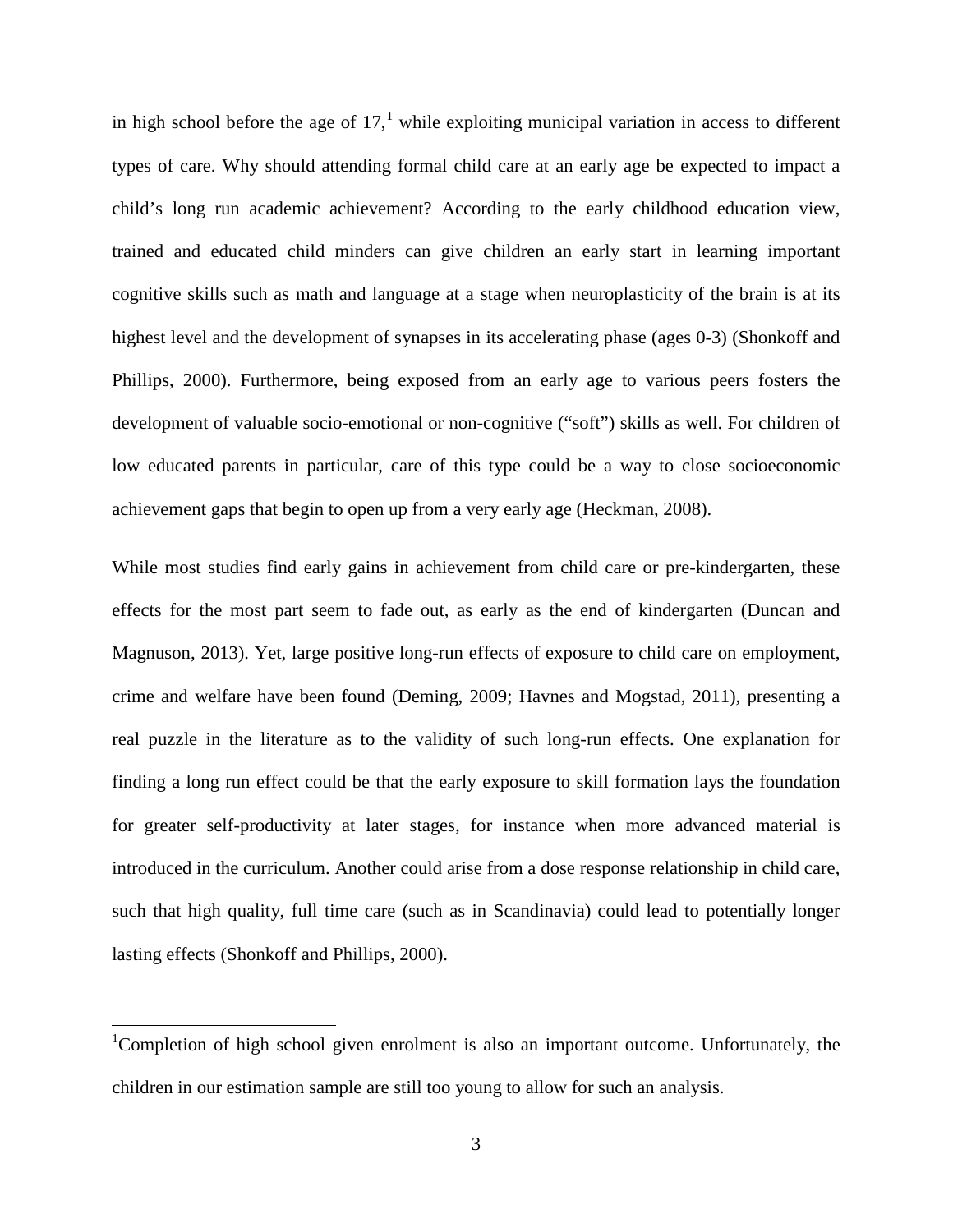The use of register data on the entire population of Danish children is expected to bring more precise and robust evidence to these questions compared to a range of previous studies. By looking over a longer-time span, from age 2 to age 16, we are able to map the longer-run consequences of early childhood care. Because we observe test scores of children at age 16, we are one of the first studies to be able to bring large-scale evidence on the question of the long-run academic fadeout of the effects of early childcare. Also, as opposed to some of the prominent previous papers (Baker et al., 2008; Havnes and Mogstad, 2011) the data permit us to identify direct treatment effects because individual level childcare enrolment is registered and can be linked to educational registers.

We find that being enrolled in center based day care at age 2 significantly increases  $9<sup>th</sup>$  grade overall GPA in Danish language with around 0.2 standard deviations. Effects on overall math GPA are smaller (0.1 standard deviations) and not significant in most specifications. Because most children initially enrolled in family day care eventually enrol in center based care, the appropriate interpretation of our results is as the consequence of an additional  $1 \frac{1}{2}$  years of early center based care. To put the size of the estimated effects into perspective, the results on Danish language correspond to enrolling about seven extra students into a Swedish classroom for children aged 10-13 (Fredriksson, Öckert and Oosterbeek, 2013) or to about 200 additional school days (Carlsson, Dahl, Öckert and Rooth, 2013). We also find some evidence that the probability of being enrolled in high school at age 16 is increased as a consequence of center based day care. Results are robust to a range of alternative specifications, including a complementary instrumental variables strategy that exploits municipality variation in the size of the population aged 0-6. These findings give important input to the next generation of studies on the quality rather than the quantity of child care.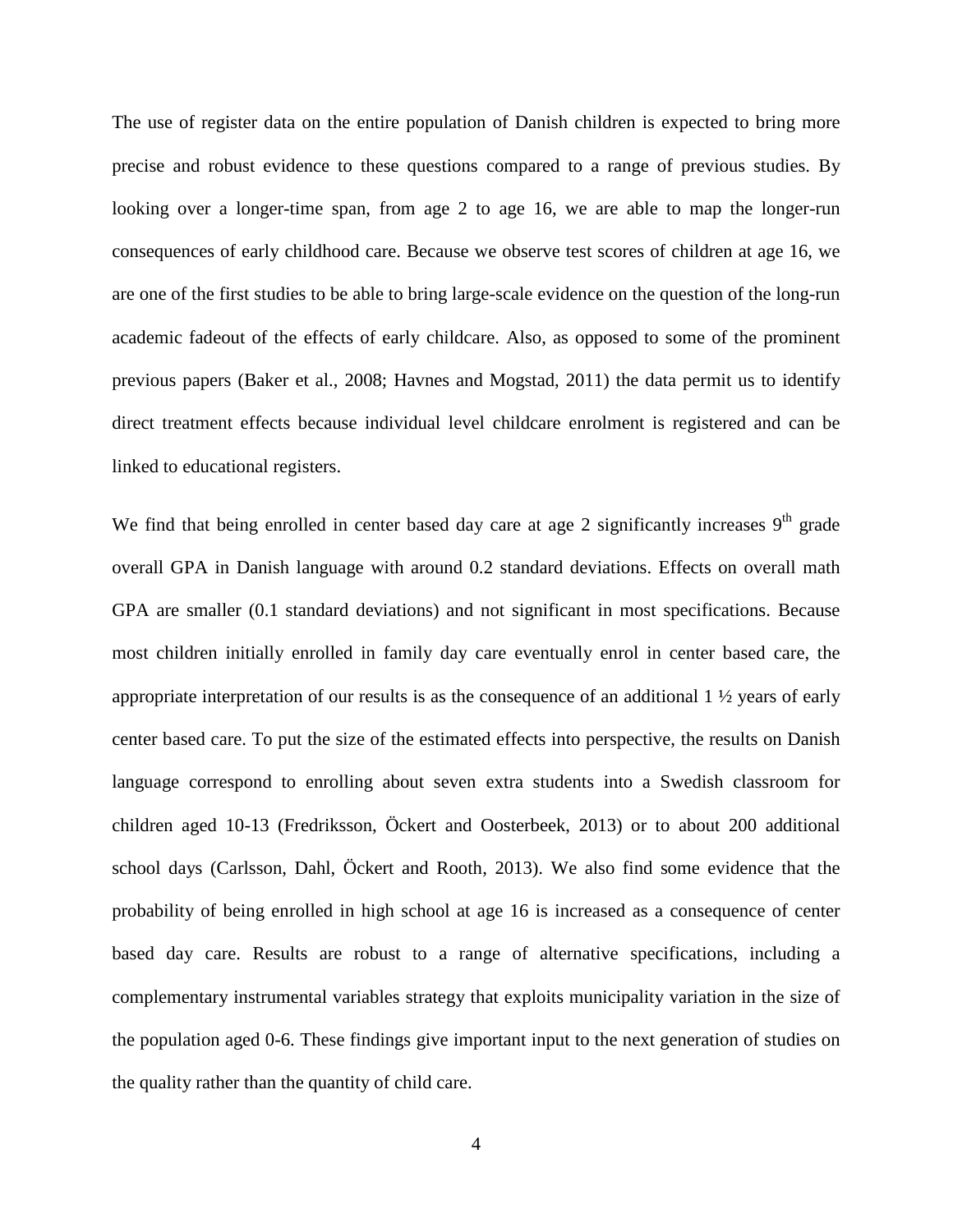The paper is structured as follows: Section II discusses related literature, Section III provides institutional details about Danish child care, and Section IV describes our data and the empirical methods employed. Section V presents results and Section VI concludes.

#### **II. Related literature**

Of most interest to us are studies that compare different types of non-parental care. A prominent example is Bernal and Keane (2011) who find negative effects of non-parental care on cognitive outcomes for children of single mothers but conclude that this is completely driven by non-center based care. Center based care, on the other hand, has no adverse effects. Earlier Danish studies (Datta Gupta & Simonsen 2010, 2012) utilized variation across municipalities in the supply of family day care and pre-school slots to estimate the effects of different modes of care on child outcomes. These studies thus used an IV strategy which informed on the direct effect of a specific treatment. The child outcome was parent-reported SDQ behavioural scale<sup>[2](#page-6-0)</sup> at school starting age and at age 11, low-stakes, surveyor-administered cognitive tests and a number of self-reported non-cognitive skills. Both studies utilized a random sample of around 6,000 children from the 1995 birth cohort followed over time in a rich longitudinal survey collected by SFI-The Danish National Centre for Social Research. The results showed that there was a positive effect on child behavior at school starting age of having attended center based preschool compared to family day care at age 3; however, at age 11, because of smaller sample sizes due to attrition from the survey, effects were imprecisely estimated. Thus, no significant differences

<span id="page-6-0"></span><sup>&</sup>lt;sup>2</sup>The Strength and Difficulties index, or SDQ, is a widely accepted index of behavioural problems used by child psychologists, similar to the Rotter Scale. It ranges from 0-40 and is increasing in behavioural problems; see Goodman (1997).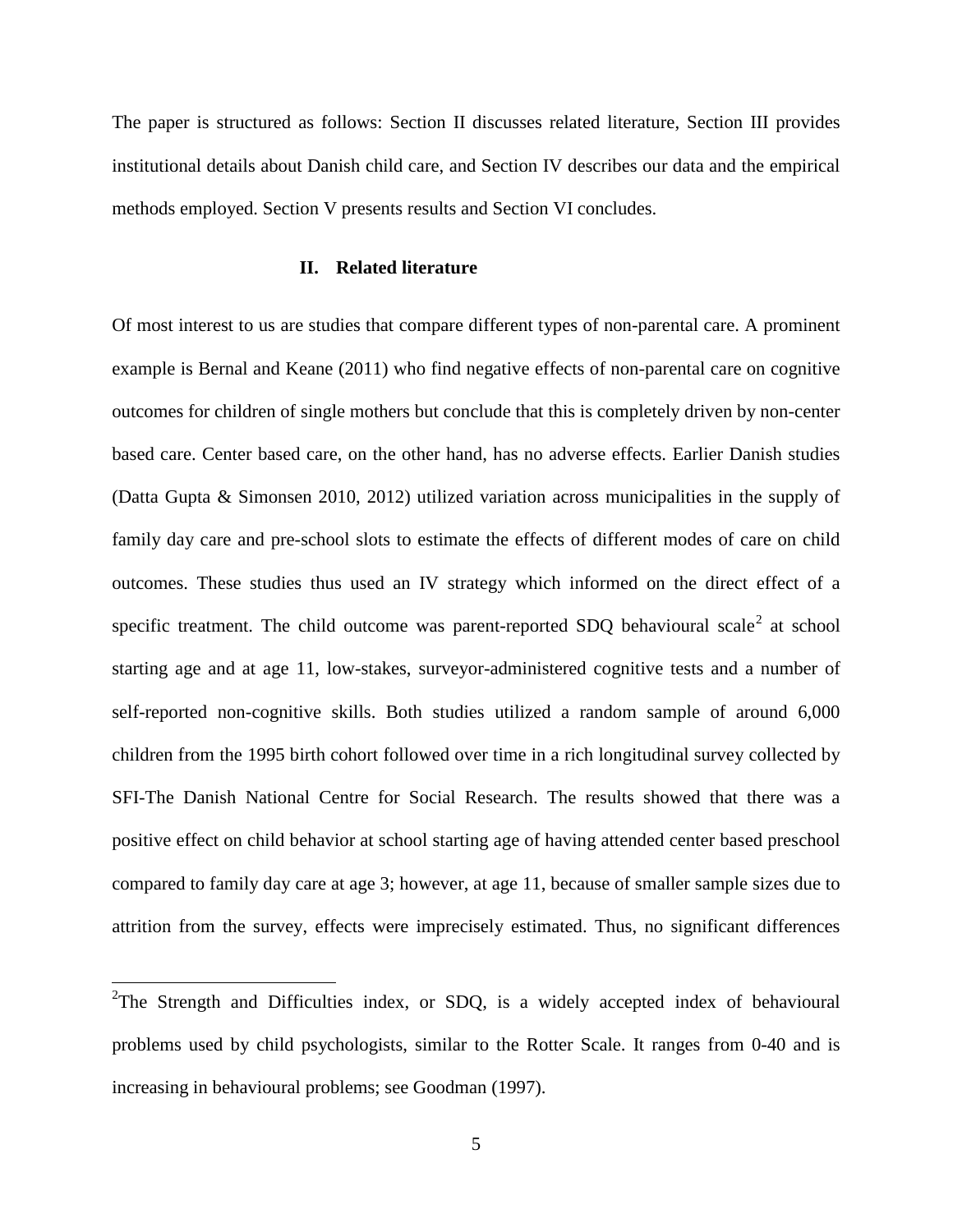could be identified in either cognitive or non-cognitive skills across the two groups of children although children who had been in preschool care showed higher school likeability.

Another relevant strand of literature is concerned with the effects of *universal* schemes per se. Universal child care in Denmark has existed since the 1970s, and evidence from such a regime reliably represents the long-run effects of a scheme that has matured over time as opposed to a scheme in its infancy. The focus on universal care is particularly relevant because of the increased political interest in and support for such programs, not just in Scandinavia, but also in the US, as was highlighted in President Obama's 2013 State of the Union speech. Similarly, in the EU, policymakers are calling for wider provision of child care both for the purpose of substantially increasing women's attachment to the labour force by reconciling work life and family life, and as a response to declining fertility rates. Because peer effects can be quite different in universal schemes as opposed to schemes targeting mainly low SES children<sup>[3](#page-7-0)</sup>, evidence from such schemes can give important input to the debate on the effect on achievement vs. equality of institutionalized child care.

Most studies that exist on the effects of child care on children in universal child care schemes exploit the introduction of such child care for identification purposes and results are mixed. This may to some extent be because the counterfactual mode of care varies across studies. Baker et al (2008) exploit the introduction of universal (\$5-a day) child care in Quebec. Using before-after, Quebec-rest of Canada differences, their results show negative effects on parental stress and

<span id="page-7-0"></span> $3$ See e.g. Herbst and Tekin (2012), on the effect of CCDF subsidies to low-skilled parents on child development, or Bernal and Keane (2011), on the effects on children's cognitive achievement of child care choices made by single mothers.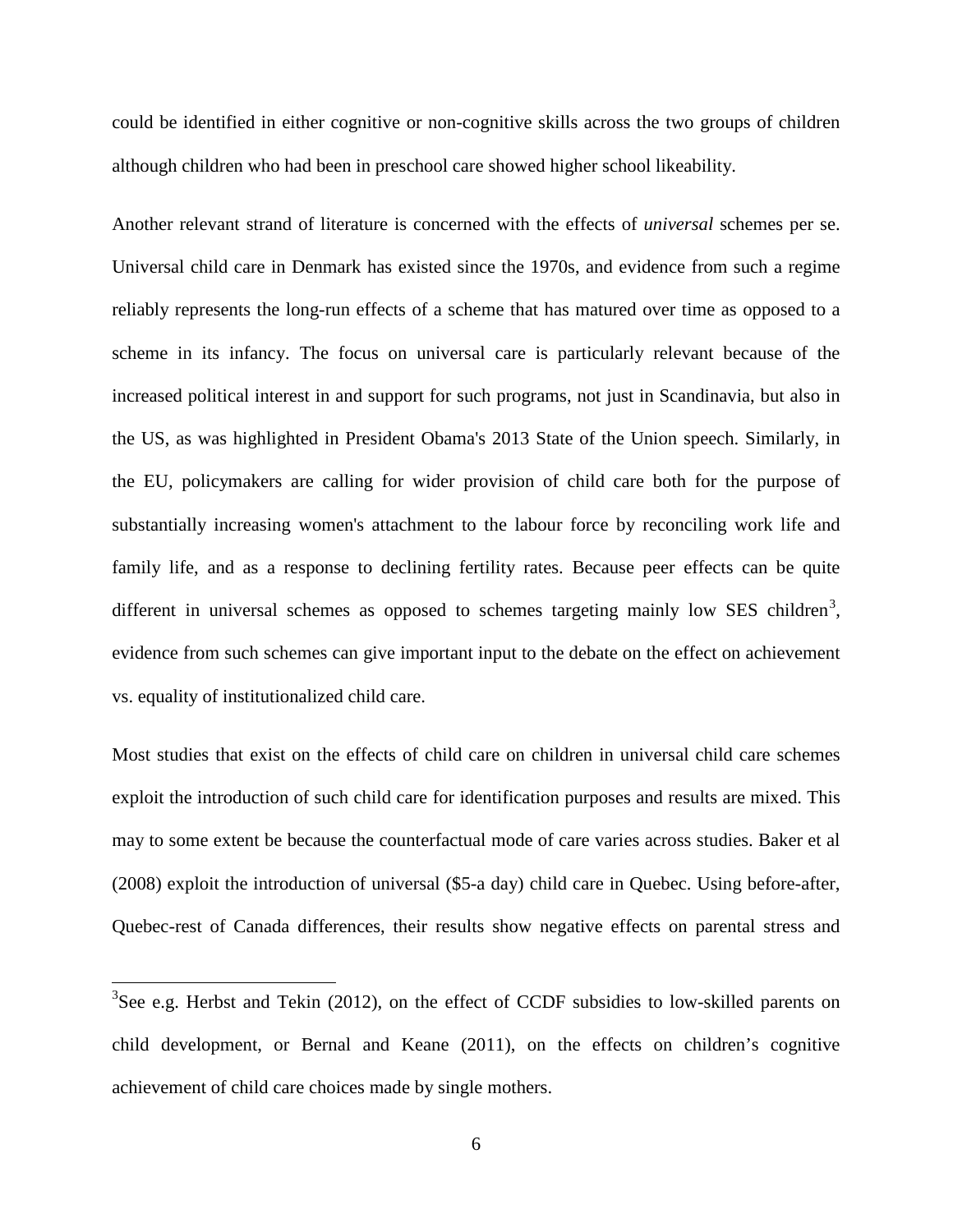relationship outcomes and on a host of child behavioural outcomes such as aggression, motor social skills and illness. They cannot rule out, however, that these negative effects reflect a shortterm adjustment to the sharp shift in the supply of child care that occurred over a very short period of time and hence not necessarily a long-term effect. Felfe, Nollenberger and Rodriguez-Planas (2012) consider the introduction of universal care for 3-year-olds in Spain and find sizable improvements in children's reading and math skills at age 15, as well as in grade progression during primary and secondary school. Felfe and Lalive (2013) investigate the effects of the expansion of early (starting-age less than 2 ½) center based care in the Schleswig-Holstein region in Germany. They find that children gain in terms of school entry assessments. A complementary study by Dustmann, Raute and Schönberg (2013) investigate universal care for 3- to 6-year-olds in the mostly-rural Weser-Ems region in Germany while relying on staggered introduction across municipalities. Interestingly, they find gains in terms of language and motor skills measured in connection with school start for the population of immigrant children but no significant effects for native children. Cascio and Schanzenbach (2013) put together data from various sources to try to estimate the effects of the introduction of high-quality "preschool for all" programs adopted in Georgia and Oklahoma on a range of child and family outcomes. Comparing these two states to the rest of the US and also comparing families with 5 year olds to families with 4 year olds, their DD and DDD results show that following the introduction of these programs, preschool enrolment, maternal time spent on reading to the child and child test performance increases for low-income children. For high-income children, however, the programs mainly appear to shift enrolment from private to public preschool and have no discernable impact on their test scores, but do reduce child care expenditures.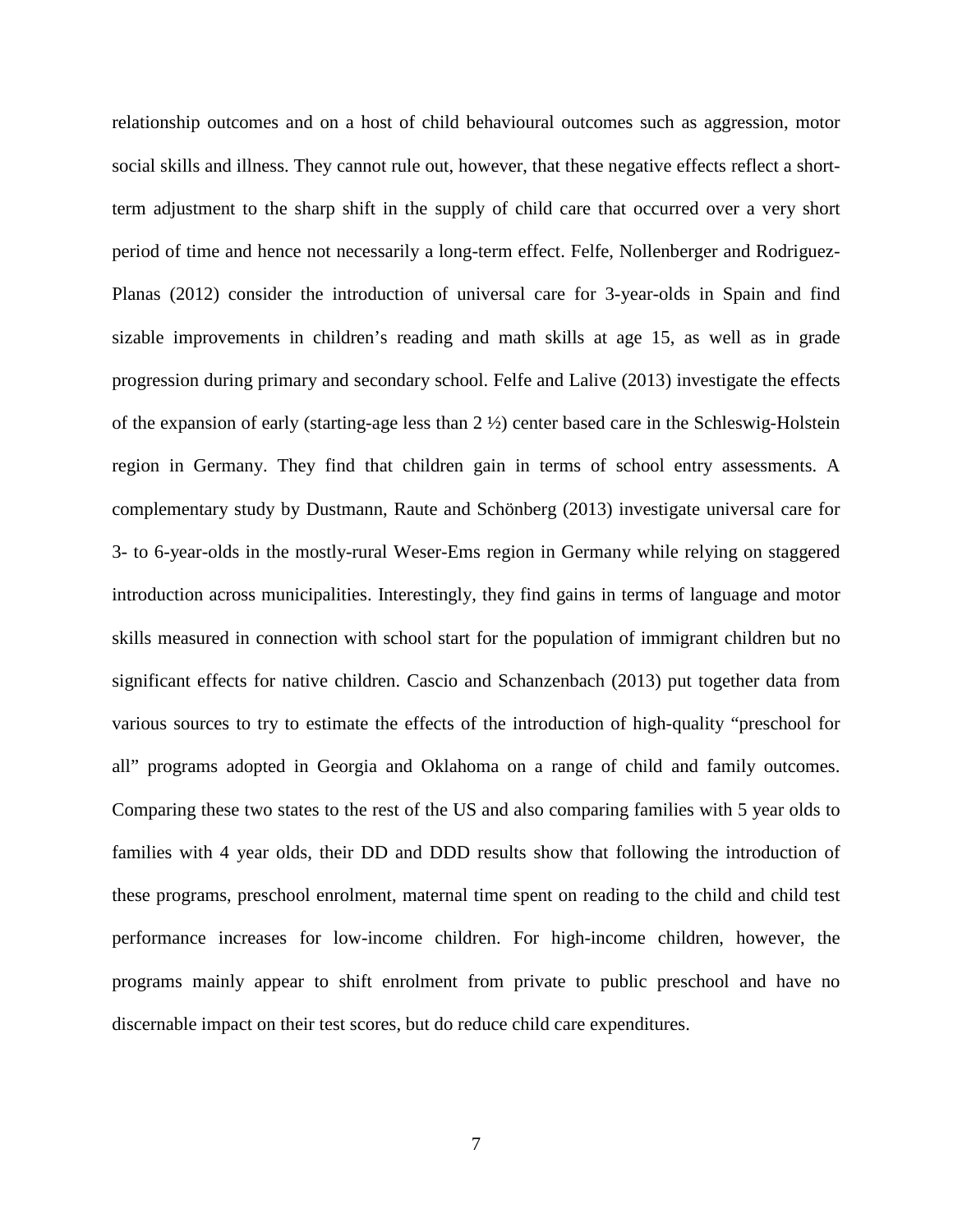Evidence on long-term effects of universal child care is scarce. A Norwegian study by Havnes & Mogstad (2011) exploits the expansion of universal child care in Norway in the 1970s and 1980s and provides evidence on the long-term outcomes of child cohorts exposed to the period of expansion. They find strong positive effects on higher education (high school completion and college enrolment), an equalizing effect on the earnings distribution and a lowering effect on zero earnings, welfare dependency and early family formation, in short, overwhelmingly positive and equalizing effects of day care expansion.<sup>[4](#page-9-0)</sup>

To sum up, most of the earlier literature has been concerned with measuring effects on children and families of large-scale child care expansions introducing a non-home based care option for the first time. A second generation of studies is turning its attention to effects of the quality rather than quantity of child care. We are one of the few in this area to bring direct evidence originating from a mature child care regime on the long-run effects on children of different modes (quality) of child care making use of linked day care registers and educational registers.

#### **III.Center based day care vs. family day care**

l

Day care in Denmark is, on average, of relatively high quality, having one of the highest staffchild ratios in the OCED (see Datta Gupta et al. 2008). For the 0-2 age group, regulated public

<span id="page-9-0"></span><sup>&</sup>lt;sup>4</sup>Related to this issue, Black et al. exploit a sharp discontinuity in the price of child care in Norway and find little effect on child care utilization or parental labor supply but strong effects on children's academic performance at junior high school (Black et al., 2012). The most likely mechanism seems to be the increased disposal income to families during childhood. It is not surprising that the effect seems to fall on income rather than on child care utilization. At age 5, most children in Scandinavia would be enrolled in some form of day care already.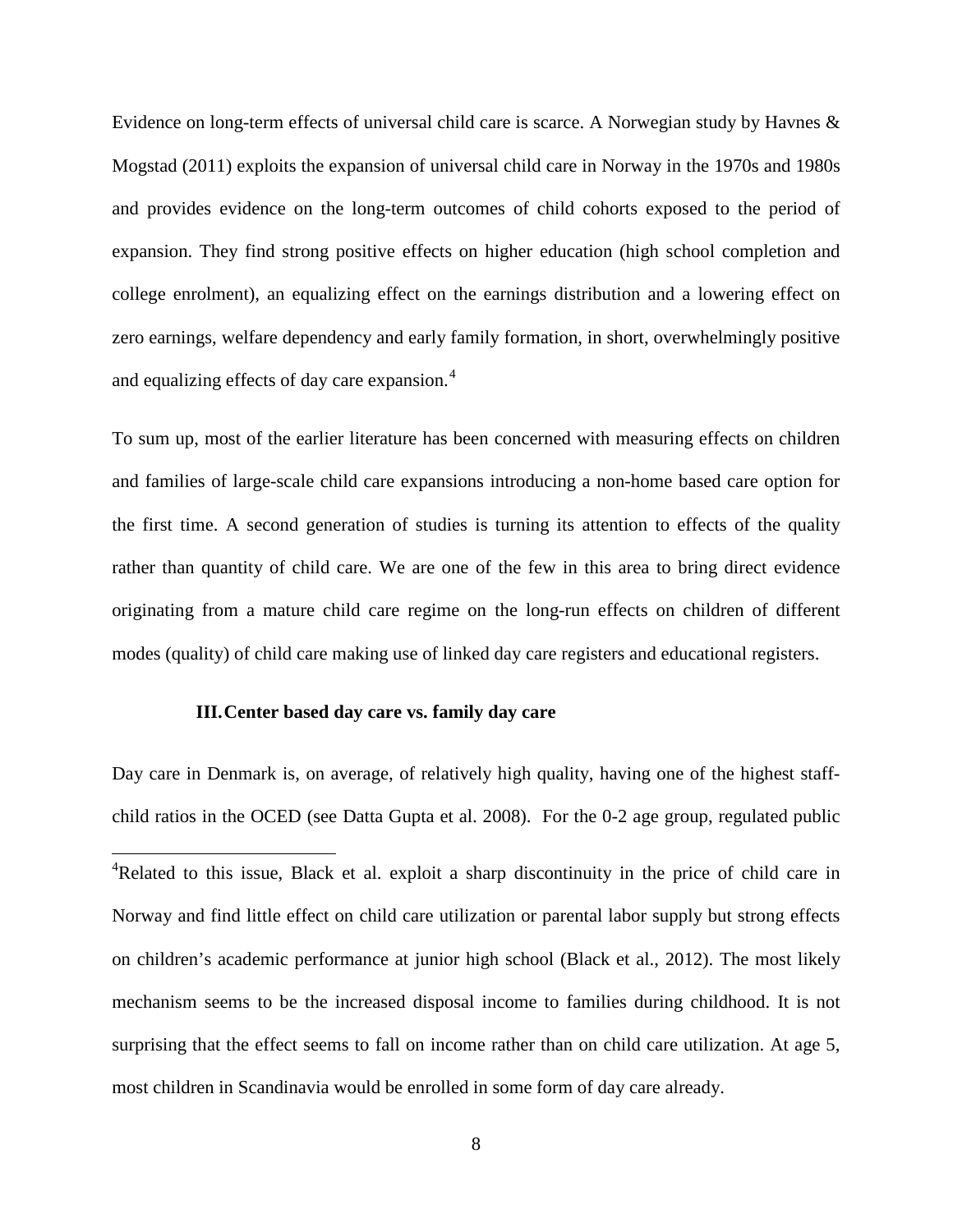day care is either center based or more informal, family run, i.e. taking place at the home of a carer (99% of whom are female) who minds a group of up to 5 children of varying ages but rarely above the age of 4. Both types of day care—center based or family—are regulated by the state regarding educational content, safety and hygiene. Core center staff must hold a pedagogical degree (15-16 years of education) while family carers are offered shorter vocational courses. In fact, Datta Gupta and Simonsen (2010) show that the vast majority of family day carers (92 %) either holds a vocational degree (54 %) or has high school or less education (38 %).

The staff-child ratio is about the same across the two types of care; centers on average employ 2 adults (1 teacher, 1 helper) per 7 children. The yearly expenditure per day care slot is \$9,000 for centers and about \$10,000 for family carers, however parents pay a maximum of 33% of the costs, meaning up to \$3,500 for a family day care slot and \$2,600 for a slot in a day care center. Parents with an annual income of above \$60,000 pay the full cost whereas those with an annual income of less than \$20,000 do not pay for day care (for details of the pricing scheme, see Simonsen, 2010). Appendix A details the child care allocation mechanism.

Child development researchers claim that the optimal measure of child care quality is *process* quality (the quality of the teacher-child interaction etc.). Empirical researchers usually access measures of *structural* quality (turnover, staff-child ratio, share of educated and trained staff, regulation, safety, playing facilities, health and hygiene etc.), see Blau and Currie (2006). Here, we do not observe levels of structural parameters, but we argue that in terms of the share of educated and trained staff and a number of other parameters above, center based day care dominates family day care. Family day care, on the other hand, offers more flexible hours and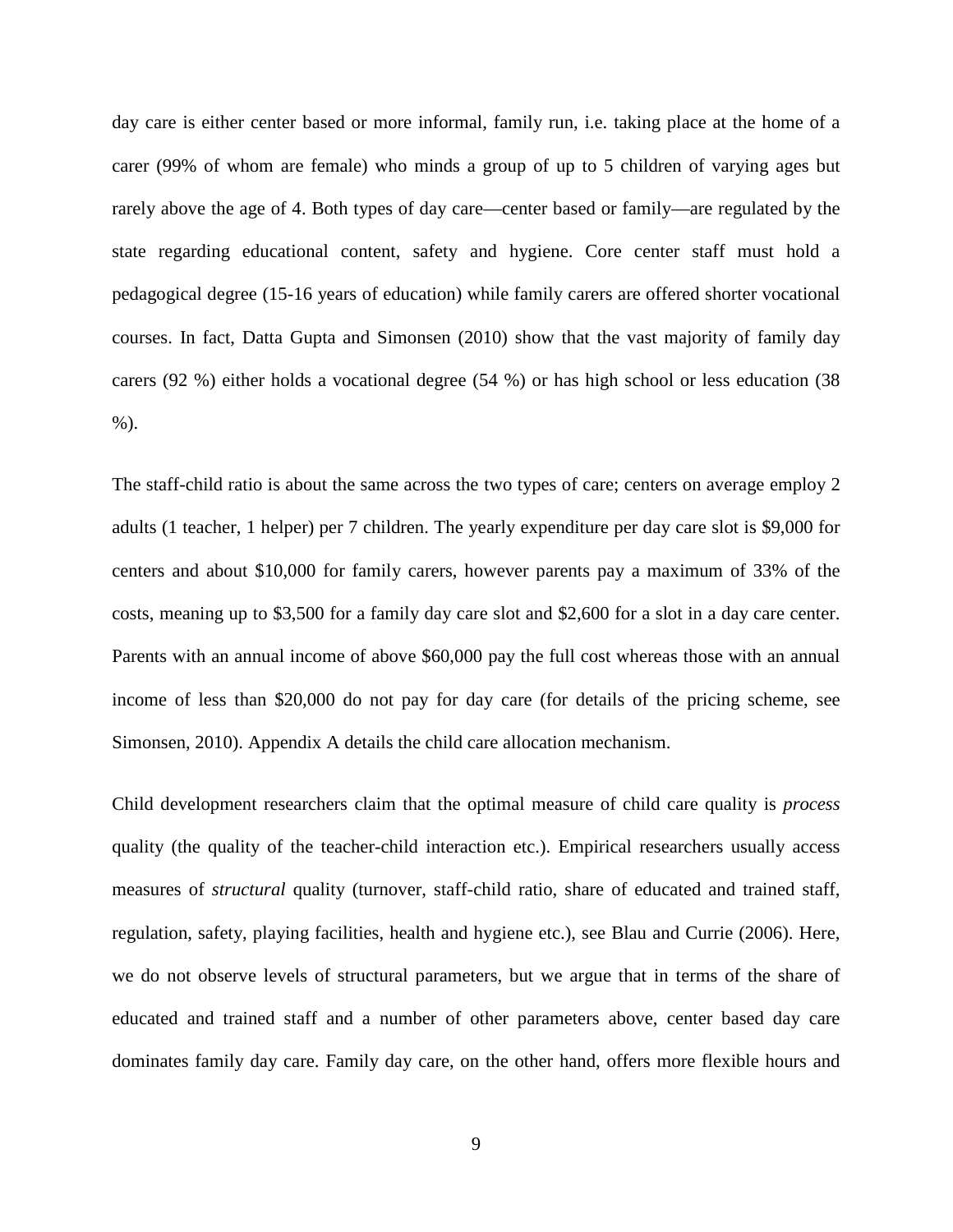the continuity of a single carer. Nonetheless, it is expected that there is excess demand for center based day care (more on this point in the next section).

We consider child care enrolment at age 2; since we evaluate consequences of type of nonparental care, our goal is to consider the earliest possible age at which a considerable share of children are enrolled in some type of care. In the calendar year in which children turn 1, only 23 % of children are enrolled. In contrast, 56% of the 1994/1995 (ethnic Danish) birth cohort are registered as enrolled in some form of day care in March in the calendar year in which they turn 2 The remaining share of children are taken care of at home. Table 1 shows the distribution of children born in these cohorts on types of day care. At age 1, 84% of those enrolled are in family day care. By age 2, 75% of those enrolled are in family day care and 25% are in center based day care. Thus, 9 percentage points of the sample moves from family day care to center based day care at age 2. In fact, 20% of those enrolled in center based day care at age 2 had been in family day care at age 1. In contrast, 98% of those in family day care at age 2 had been there at age 1 also. By age 3, 67% are in family care, 22% in center based day care and 11% in preschool. Finally by age 5, 99% of the sample is enrolled in preschool.

#### TABLE 1 – DISTRIBUTION OF CHILDREN BORN 1994-1995

|                | Center-based care Family day care |       |
|----------------|-----------------------------------|-------|
|                | Share                             | Share |
| Age:           |                                   |       |
| 1              | 0.16                              | 0.84  |
| 2              | 0.25                              | 0.75  |
| 3              | 0.33                              | 0.67  |
| $\overline{4}$ | 0.86                              | 0.14  |
| 5              | 0.99                              | 0.01  |
| 6              | 1.00                              | 0.00  |
|                | 1.00                              | 0.00  |

#### ON TYPE OF CHILD CARE GIVEN ENROLMENT, BY AGE

*Note:* 56 % of children are in out-of-home care in the calendar year in which they turn two.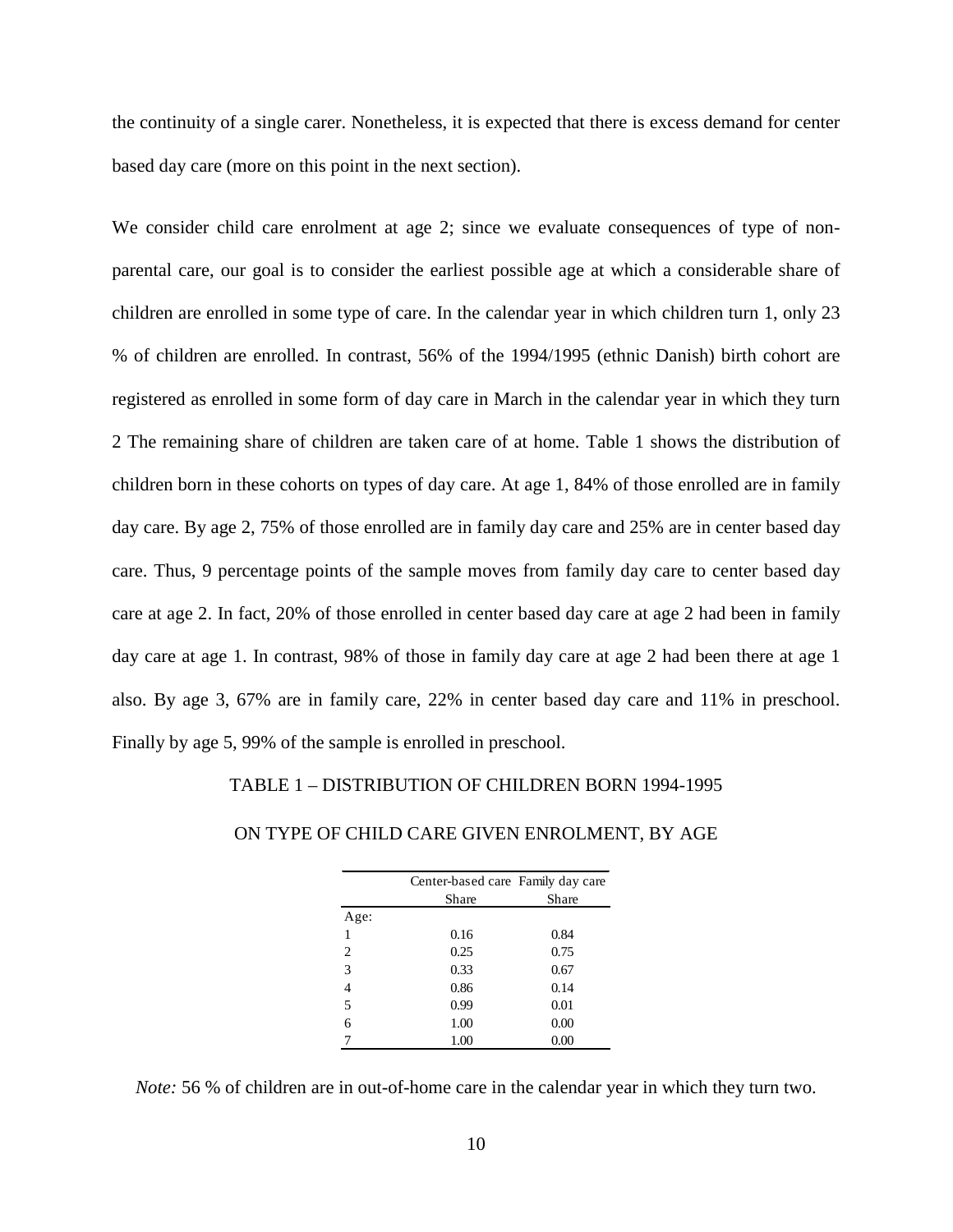#### **IV.Data and Methods**

 $\overline{\phantom{a}}$ 

Our starting point is the population of ethnic Danish children born in 1994-1995.<sup>[5,](#page-12-0)[6](#page-12-1)</sup> We use only these two cohorts because day care enrolment started being registered from the mid-nineties and on, and we are interested in measuring long-run educational outcomes. The main data stem from administrative registers maintained by Statistics Denmark. These data provide a range of background variables describing children and their parents along with educational outcomes for the children. Control variables and educational attainment exist up until 2010. Key information on child care enrolment stems from the child care register that measures enrolment in week 10 in a given calendar year, starting in 1995.<sup>[7](#page-12-2)</sup> Our main treatment variable therefore measures type of enrolment in the beginning of the calendar year in which the child turns 2. Information about municipal child care policies used in our instrumental variable analysis has been gathered and kindly provided to us by Bureau 2000.

<span id="page-12-0"></span><sup>&</sup>lt;sup>5</sup>We concentrate on ethnic Danish children because our identifying strategy is based on geographical variation in access to center based care and non-ethnic Danish children often cluster in certain parts of the country. Furthermore, immigrant status is one of the few characteristics that allow children to jump the waiting lists; see Appendix A.

<span id="page-12-1"></span> ${}^{6}$ Unfortunately, too few municipalities (3 adopt the policy, 3 abolish the policy) change their policy between 1996 and 1997 for us to use a difference-in-difference type strategy.

<span id="page-12-2"></span> $7$  Not all municipalities reported to the child care register in the mid-1990s. The following 20 out of 279 municipalities are excluded from our analysis: Gentofte, Græsted-Gilleleje, Køge, Ramsø, Odense, Blåvandshuk, Esbjerg, Gedved, Tørring-Uldum, Herning, Holstebro, Mariager, Spøttrup, Thisted, Viborg, Brovst, Hals, Læsø, Løgstør, and Aalborg.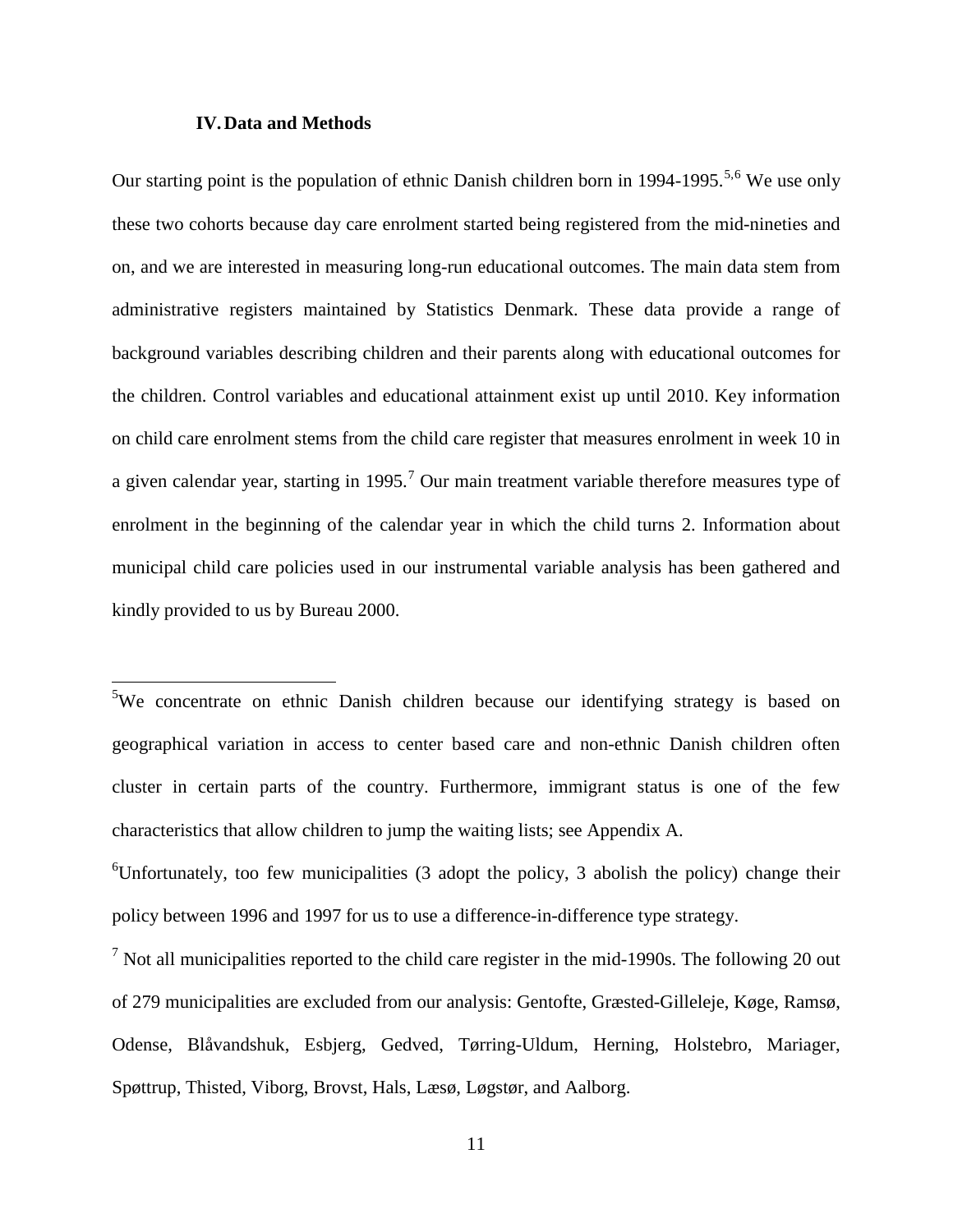Table 2 shows descriptive statistics for our sample. Children minded in centers are indistinguishable from those minded by family carers in terms of their gender and APGAR scores and gestation length and show a statistically significant but only a very small difference in birth weight. The parents of children who were enrolled in centers appear to have about half a year more education, slightly lower duration of unemployment but also somewhat lower employment rates (both mothers and fathers). All parental information is measured in the year prior to the birth of the child. Parents of center minded children potentially include a sizable share of individuals out of the labour market, for instance, college students. Mothers of children in center based day care earn significantly higher incomes (3%), while fathers only earn marginally more.

We consider three outcomes: a) standardized average of grades (end-of-year and final exam) in Danish after  $9<sup>th</sup>$  grade, b) standardized average of grades (end-of-year and final exam) in Math after  $9<sup>th</sup>$  grade, and c) an indicator for enrolling into high school before age 17. The first two outcomes are available for both cohorts, while the latter is only available for the 1994 cohort. Table 2 shows that test scores differ between the two groups of children, with center minded children scoring between 0.1 and 0.2 standard deviations higher in terms of grade point averages. Children enrolled in center based day care are also 8 percentage points more likely to be enrolled in high school at age 16.

We consider the following model of child outcomes:

$$
(1) \t E[O_i|X_i, CC_i] = X_i\beta + \alpha \cdot CC_i
$$

where *i* indicates the child,  $O$  is the observed outcome,  $X$  is the conditioning set, and  $CC$ indicates center based day care in the calendar year in which the child turns 2. *X* includes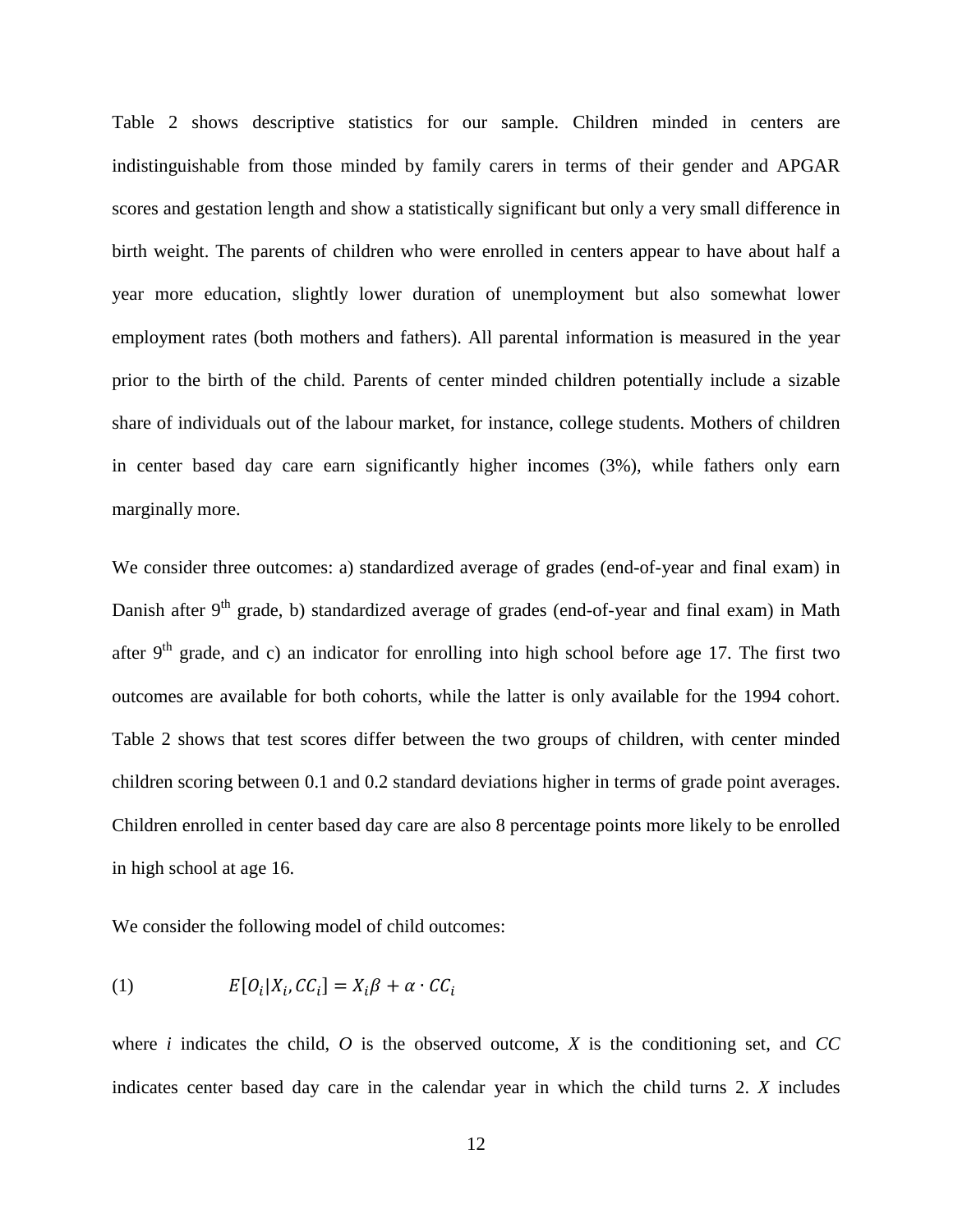information about the child measured at time of birth (gender, birth weight, gestation length, APGAR score, birth cohort) and parents (income, level of education, labour market attachment, age at childbirth) measured prior to the birth of the child. All analyses are carried out for the full sample and separately by subject (Danish and Math), child gender, and according to differing child socioeconomic background.

| Variable                               | Family day care at age 2 |           | at age 2 | Center based day care |
|----------------------------------------|--------------------------|-----------|----------|-----------------------|
|                                        | Mean                     | Std. Dev. | Mean     | Std. Dev.             |
| Child:                                 |                          |           |          |                       |
| Gender $(0/1)$                         | 0.51                     | 0.50      | 0.51     | 0.50                  |
| 5-minute APGAR score                   | 9.70                     | 1.43      | 9.68     | 1.46                  |
| Birthweight less than 1,500 grams      | 0.005                    | 0.072     | 0.004    | 0.065                 |
| Birthweight, 1,500-2,500 grams         | 0.04                     | 0.19      | 0.03     | 0.18                  |
| Gestation length (weeks)               | 38.87                    | 5.45      | 38.81    | 5.74                  |
| Danish GPA                             | $-0.05$                  | 0.80      | 0.12     | 0.79                  |
| Math GPA                               | $-0.03$                  | 0.91      | 0.07     | 0.92                  |
| High School enrolment, if born in 1994 | 0.61                     | 0.49      | 0.69     | 0.46                  |
| Mother:                                |                          |           |          |                       |
| Age at childbirth                      | 29.01                    | 4.47      | 29.60    | 4.64                  |
| High school or less                    | 0.33                     | 0.47      | 0.34     | 0.47                  |
| Unemployed less than 26 weeks          | 0.10                     | 0.31      | 0.09     | 0.29                  |
| Employed in November                   | 0.69                     | 0.46      | 0.68     | 0.47                  |
| Income                                 | 198,845                  | 73,719    | 208,005  | 89,403                |
| Father:                                |                          |           |          |                       |
| Age at childbirth                      | 30.90                    | 6.98      | 30.89    | 7.95                  |
| High school or less                    | 0.28                     | 0.45      | 0.28     | 0.45                  |
| Unemployed less than 26 weeks          | 0.05                     | 0.21      | 0.05     | 0.22                  |
| Employed in November                   | 0.92                     | 0.27      | 0.85     | 0.35                  |
| Income                                 | 292,758                  | 180,071   | 292,152  | 175,679               |
| Number of observations                 | 14,602                   |           | 46,305   |                       |

TABLE 2 – SELECTED DESCRIPTIVE STATISTICS

*Note:* Bold indicates that differences between family day care and preschool are significant at 5 % level.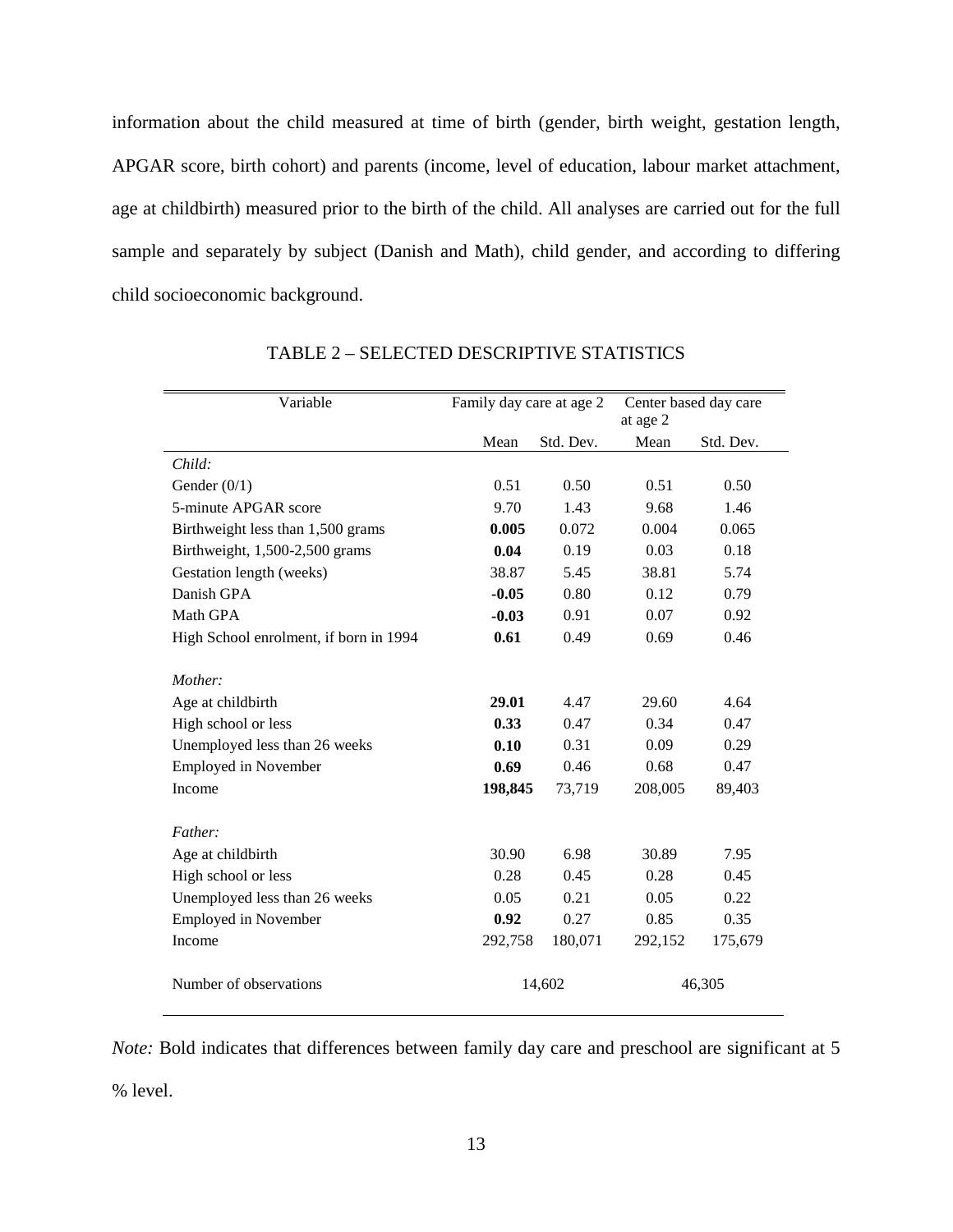Because of the likely non-random selection into types of care, we exploit as instrument that some municipalities provide guaranteed access to center based day care; see Datta Gupta and Simonsen (2010, 2012). The instrument takes the value one if the child lives in a municipality that provides guaranteed access to center based day care and is zero otherwise. Importantly, this variable is not itself a parental choice variable. The policy implies that children have the right to a slot in center based day care if they prefer, but not to a slot in a specific institution.<sup>[8](#page-15-0)</sup> If parents value this type of care over and above family day care, we expect the policy to increase the takeup of center based care. The thought experiment is as follows: Imagine two identical children. Both sets of parents prefer a slot in center based day care. But one family lives in municipality A that offers guaranteed access to care, while the other family lives in municipality B that does not. Hence the first child has a much higher chance of actually getting a slot in center based day care relative to the second child. Since the policy merely eases access to center based day care but is otherwise not restrictive, we are not concerned about monotonicity issues.<sup>[9](#page-15-1)</sup> Using 2SLS we

<span id="page-15-0"></span> $8$  In practice, municipalities were asked whether children of new inhabitants were guaranteed a slot in center based day care.

<span id="page-15-1"></span> $9$  Of course, as discussed in Datta Gupta and Simonsen (2010) one needs to think carefully about monotonicity for a different reason: Because we have excluded the group of parents choosing home care from our analysis, we need an extended version of monotonicity, in which the choice of home care is not affected by the instrument. In our current setting, in 1996 47 % of the children are taken care of at home in the calendar year in which they turn two in municipalities that *do not* guarantee center based care, whereas 54 % are at home in municipalities that *do*  provide a guarantee, suggesting that parents do not keep their children at home because they are unable to get a slot in center based care.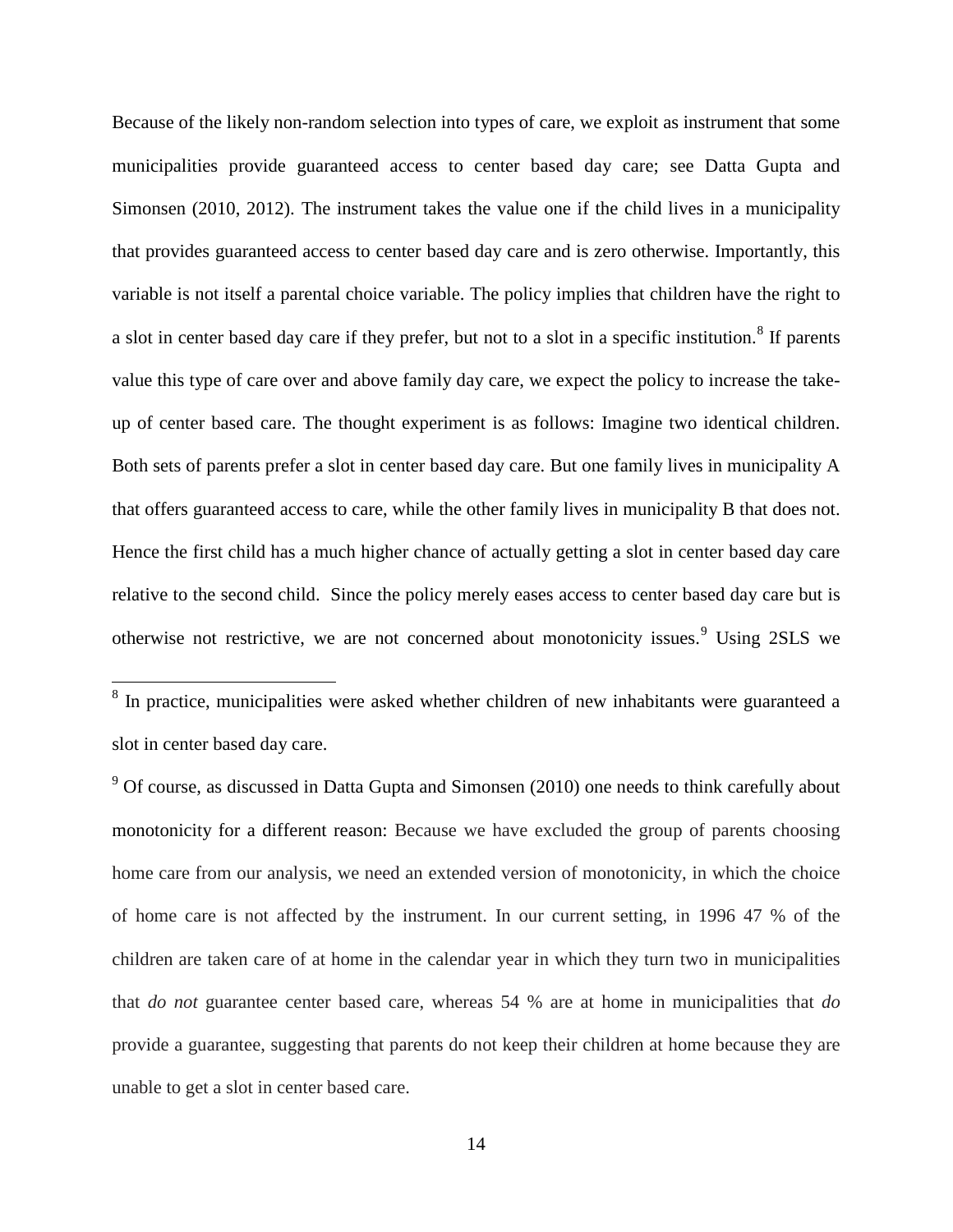estimate the LATE of center based care relative to family day care for the group of children whose parents choose center based care when there is unlimited access but not otherwise (the "compliers").

Though the parents are not in control of the policy themselves, threats to identification occur if child care policies correlate with other characteristics, which may affect parents' location decision and the municipality's capability of providing services. The critical feature is whether the policy is correlated with child outcomes. Our robustness analyses below include information about other municipality level day care and school policies that may affect child outcomes: the price of family day care, average schooling costs per child in primary and lower secondary school, and average number of children per classroom. Conclusions are robust to this exercise. Access to the policy is not limited to certain parts of the country and that it covers both urban and rural areas.<sup>[10](#page-16-0)</sup>

To shed further light on selection, however, we regress the instrument, i.e. the child lives in a municipality that provides guaranteed access to center based day care, on the variables from the main analysis. Results are shown in Table 3. A few coefficients are significant at the 10 % level, which is expected with about 60,000 observations, but they point in different directions and are generally small in size. For example, increasing the father's age at childbirth with five years increases the probability of living in a municipality that guarantees access to center based care with 1 percentage point. Furthermore, we find extremely low mobility in the sample meaning that parental mobility caused by child care policies is not a large concern. In fact, 92 % are

<span id="page-16-0"></span> $10$  The urban areas comprise Copenhagen and surrounding area, and the cities and surrounding areas of Aalborg, Aarhus, Esbjerg, Herning, Randers, Roskilde and Vejle.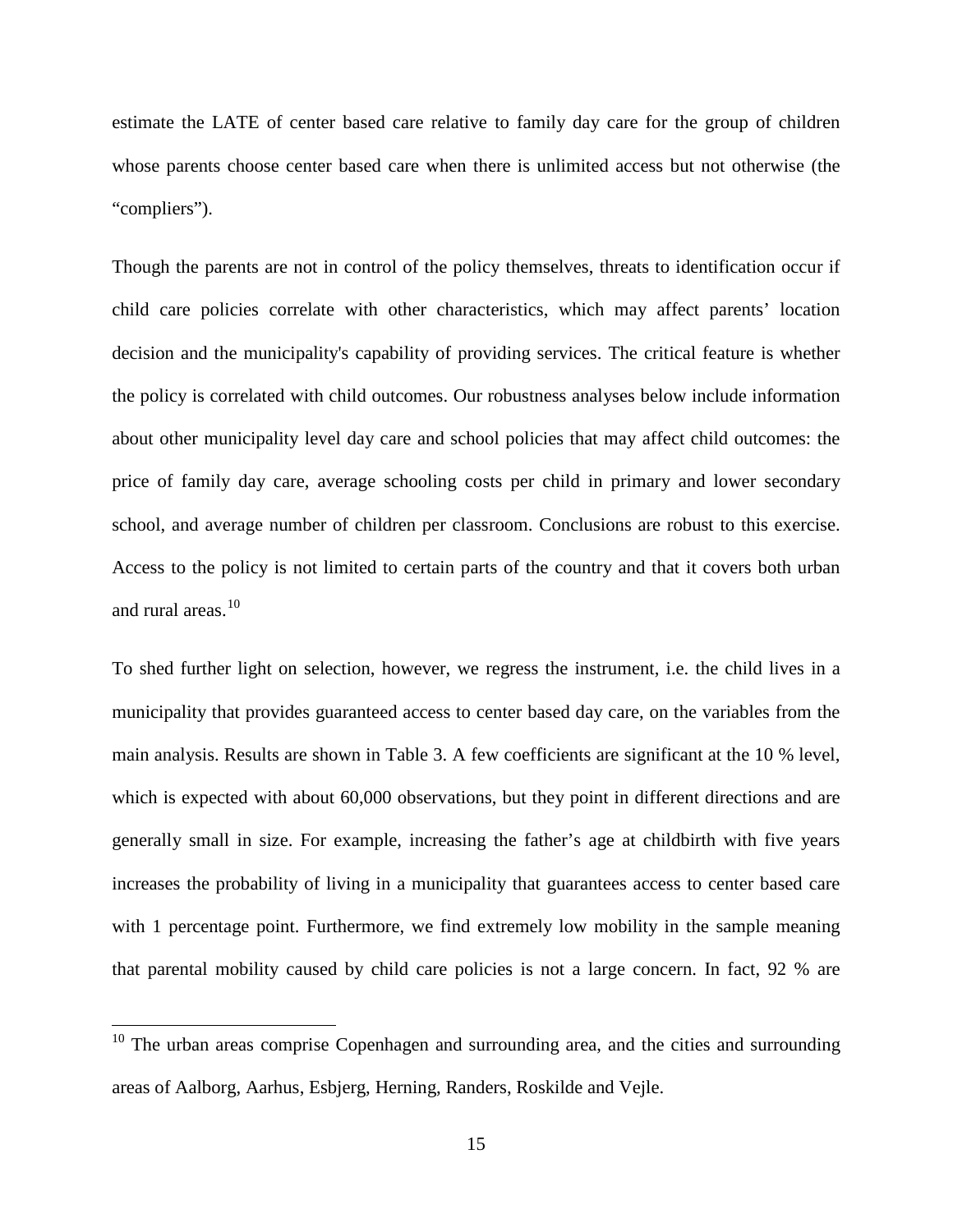exposed to the same policy regime two years *before* the birth of the child in question as in the calendar year in which the child turns two. Section IV.B shows the corresponding robustness results.

Our robustness analysis also shows results using an alternative instrument that in a different way informs about access to care. In particular, we use the share of the municipality population aged 0-6 as an instrument for the type of care. Intuitively, a large child population will put pressure on center based day care and hence will lower the likelihood of center based day care. This variation, however, is not directly tied to a municipality level policy. As in the case of guaranteed access to center based day care, it is not under the control of the individual parents. As expected, our original instrument and the share of the population aged 0-6 are negatively correlated (-0.36).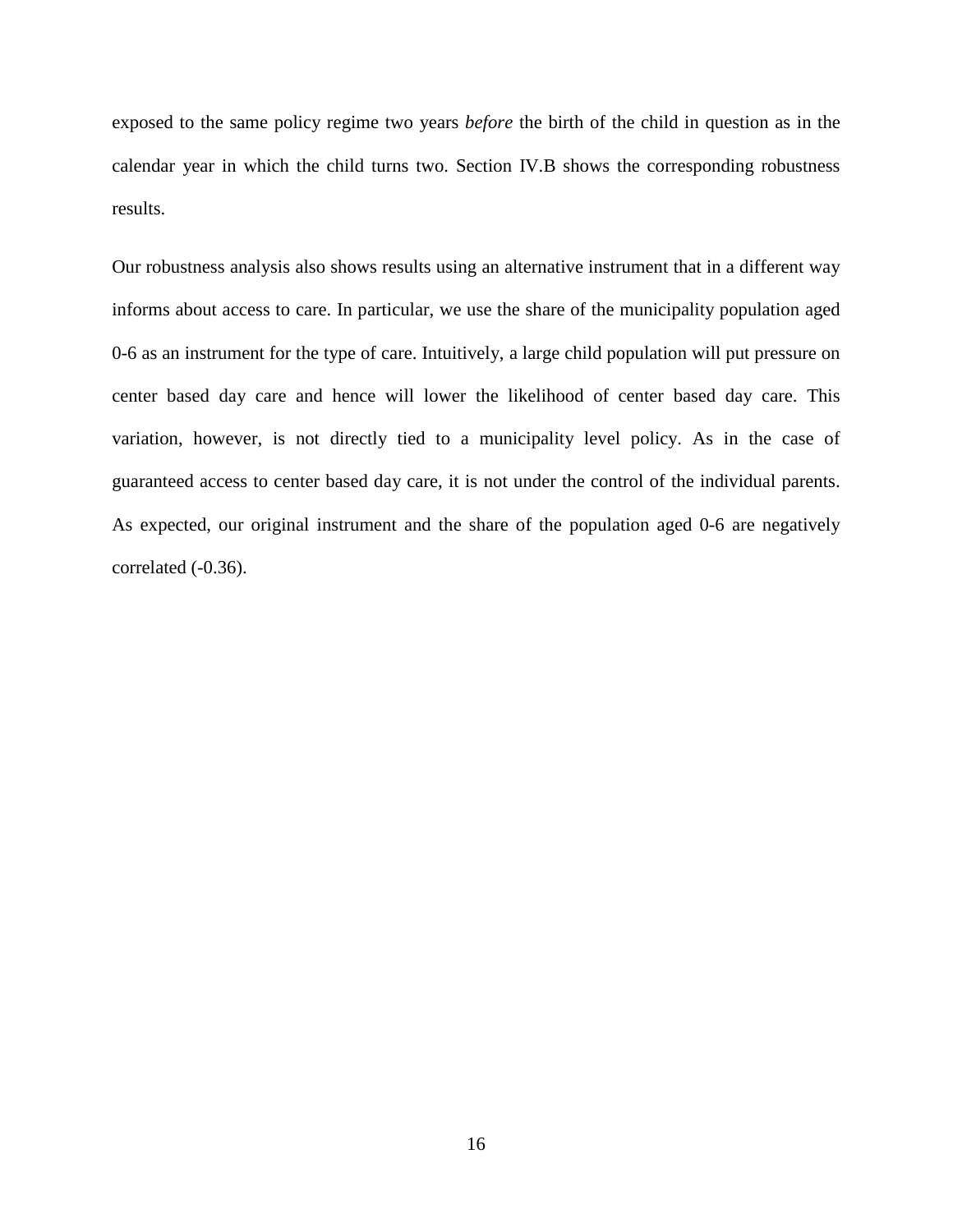# TABLE 3 — REGRESSION OF INSTRUMENT ON COVARIATES IN MAIN ANALYSIS

| Dependent variable: Instrument | <b>OLS</b> Coefficients |
|--------------------------------|-------------------------|
| Gender (Boy 0/1)               | $-0.004$                |
|                                | (0.005)                 |
| 5-minute APGAR score           | 0.00002                 |
|                                | $-0.005$                |
| Birthweight less than          | 0.011                   |
| 1,500 grams $(0/1)$            | (0.020)                 |
| Birthweight, 1,500-            | 0.009                   |
| 2,500 grams $(0/1)$            | (0.007)                 |
| Gestation length (weeks)       | 0.0001                  |
|                                | (0.0009)                |
| Age at childbirth (mother)     | 0.003                   |
|                                | (0.002)                 |
| Age at child birth (father)    | $-0.002*$               |
|                                | (0.001)                 |
| High school or less $(0/1)$    | 0.008                   |
| (mother)                       | (0.007)                 |
| High school or less $(0/1)$    | 0.021                   |
| (father)                       | (.012)                  |
| Unemployed 13-26               | $-0.029$                |
| weeks (0/1) (mother)           | (0.017)                 |
| Unemployed 13-26               | 0.024                   |
| weeks $(0/1)$ (father)         | (0.018)                 |
| Unemployed more than           | $-0.043$                |
| $26$ weeks $(0/1)$ (mother)    | (0.027)                 |
| Unemployed more than           | 0.065                   |
| 26 weeks $(0/1)$ (father)      | (0.045)                 |
| Employed in November $(0/1)$   | $-0.024$                |
| (mother)                       | (0.018)                 |
| Employed in November $(0/1)$   | $-0.068$                |
| (father)                       | (0.056)                 |
| Gross income (2004 prices),    | $0.0187*$               |
| DKK 100,000 (mother)           | (0.009)                 |
| Gross income (2004 prices),    | $-0.002$                |
| DKK 100,000 (father)           | (0.005)                 |
| Number of obs.                 | 60,907                  |
| $R^2$                          | 0.011                   |
| <b>Root MSE</b>                | 0.378                   |

*Note:* Dummies coding missing observations in variables are included. Standard errors clustered at regional level. \* indicates significance at 10 % level and \*\* at 5 % level.

### **V. Results**

### **A. Main results**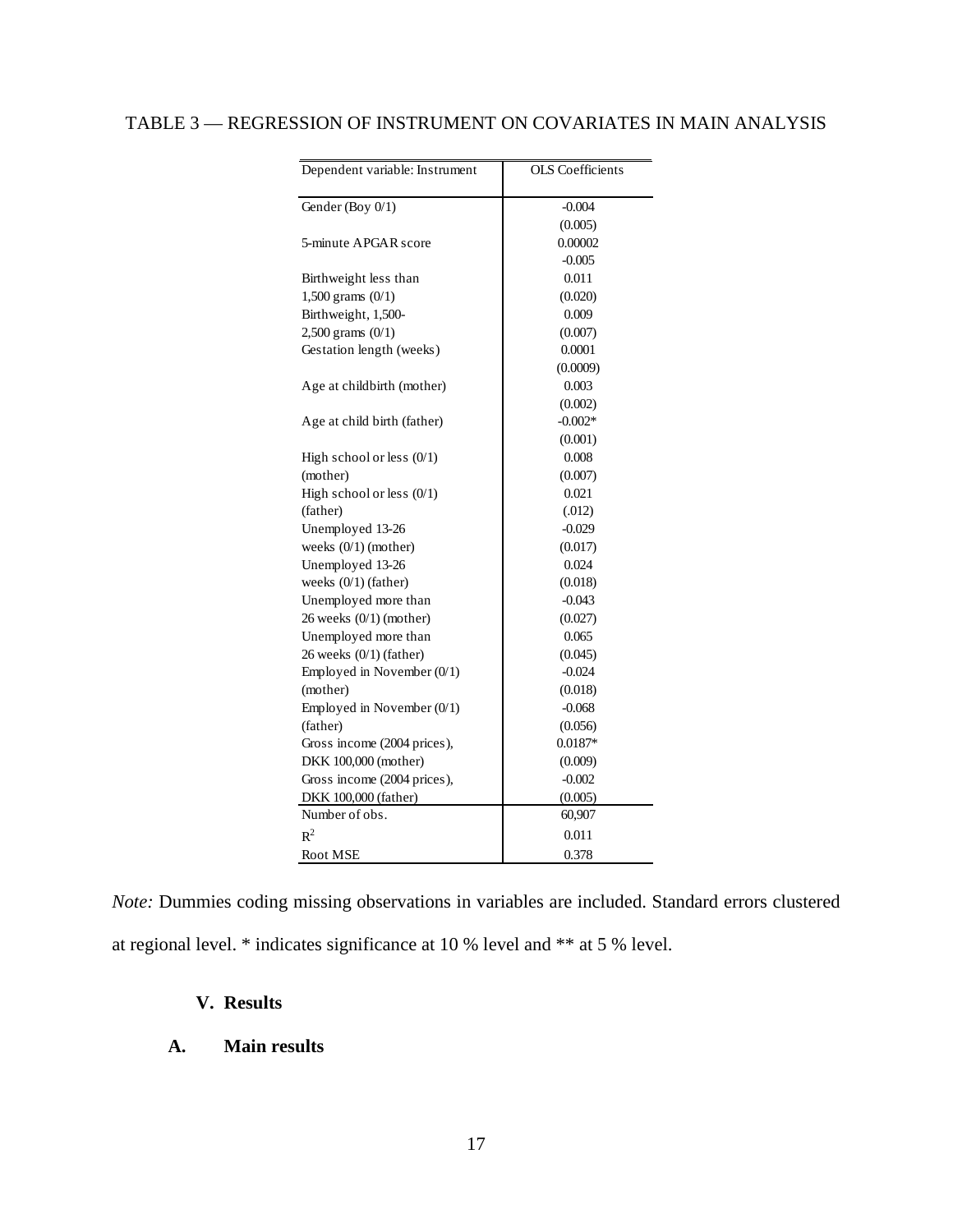Table 4 shows our main results. The first panel presents results for early high school enrolment; the second panel shows results for overall GPA in Danish; while the third gives the overall math GPA results. All standard errors are clustered at the regional level.<sup>[11](#page-19-0)</sup> Keep in mind that about 65 % of a cohort is enrolled in high school at age 16 and that GPA measures are standardized to mean 0, standard deviation 1 at the cohort level.

The instrument affects enrolment in center based day care positively: living in a municipality with guaranteed access to center based day care increases the likelihood of enrolling with about 40 percentage points and the effect is highly significant. Including control variables does not affect the size of the first stage.

Both the OLS and the IV results indicate that enrolment in center based day care at age 2 significantly improves all outcomes, with somewhat larger IV estimates. In each case the estimated effects are remarkably similar either with or without controls. The IV analysis (with control variables) shows that early high school enrolment is increased with about 11 percentage points, GPA in Danish with 0.23 standard deviations, and GPA in Math with 0.10 standard deviations. We do expect that math skills will be less affected by attending center based day care

<span id="page-19-0"></span><sup>&</sup>lt;sup>11</sup> As noted by Cameron and Miller (forthcoming): "...there is no formal test of the level at which to cluster. The consensus is to be conservative and avoid bias and use bigger and more aggregate clusters when possible, up to and including the point at which there is concern about having too few clusters." Our main analysis therefore clusters at the regional level but results are robust to clustering at the municipality level instead.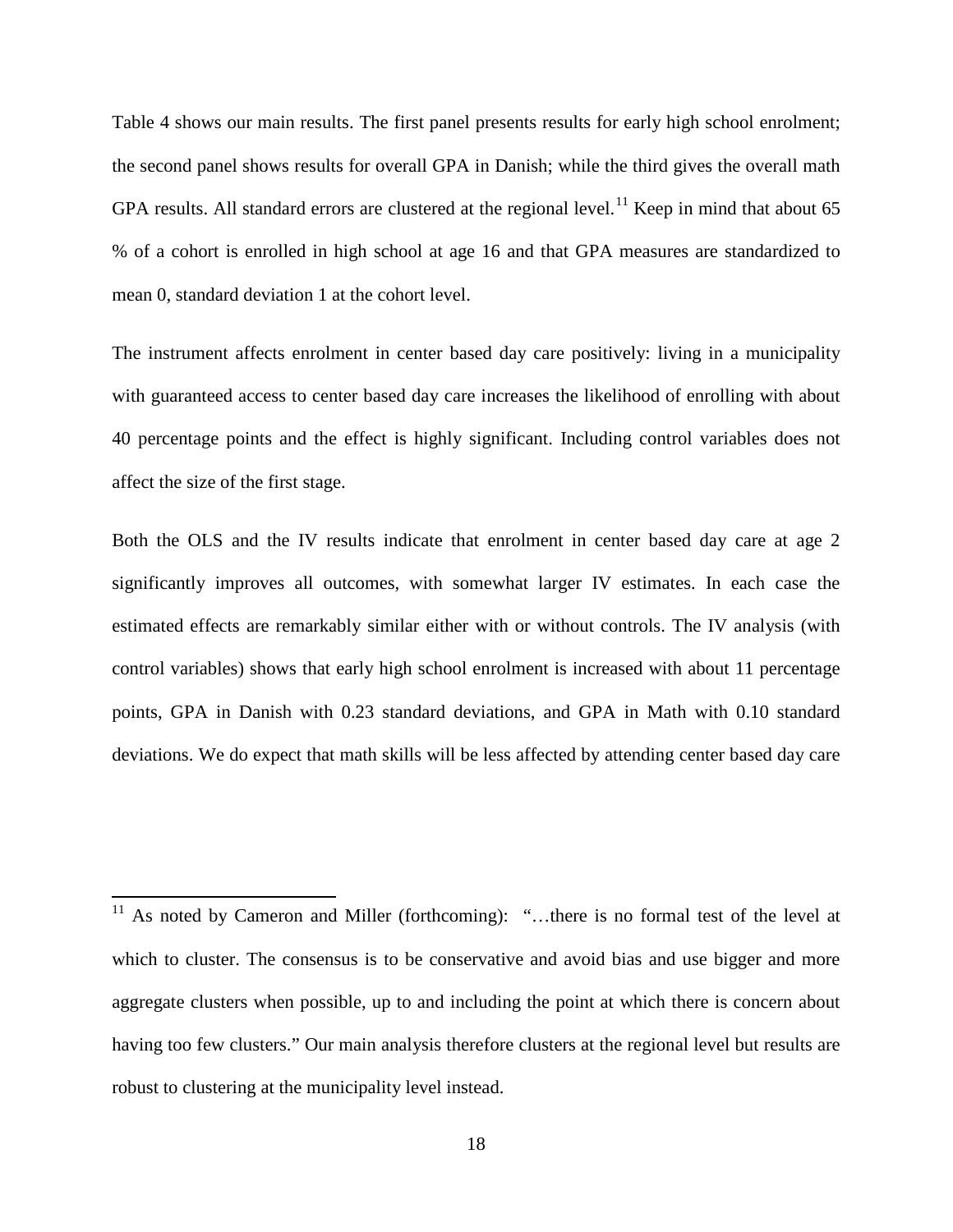since the curriculum is focused on socialization and language development<sup>12</sup>. Indeed, we see that this is the case, as the point estimates are smaller than in the Language case.

We also investigate heterogeneity in effects with regards to gender and maternal education; see again Table 4. Note first that the first stage coefficients are actually very similar across groups of children with different background characteristics. This suggests that guaranteeing access to center based care is equally likely to affect the chances of enrolment into center based care for boys and girls and across groups with varying maternal education. This could not be true if mothers with more education, for example, were always (or more often) able to get a slot in center based care. We find that boys consistently gain more than girls from center based day care; the effect on high school enrolment for girls is essentially zero. Effects for children born to mothers with high school or less education are systematically higher than effects for children of mothers with more education, although the latter group also show a positive and significant gain in language scores.

<span id="page-20-0"></span> $12$ Educationalists report a stronger focus on literacy versus numeracy skill development in the current Danish day care and preschool curriculum (see Jensen, 2013).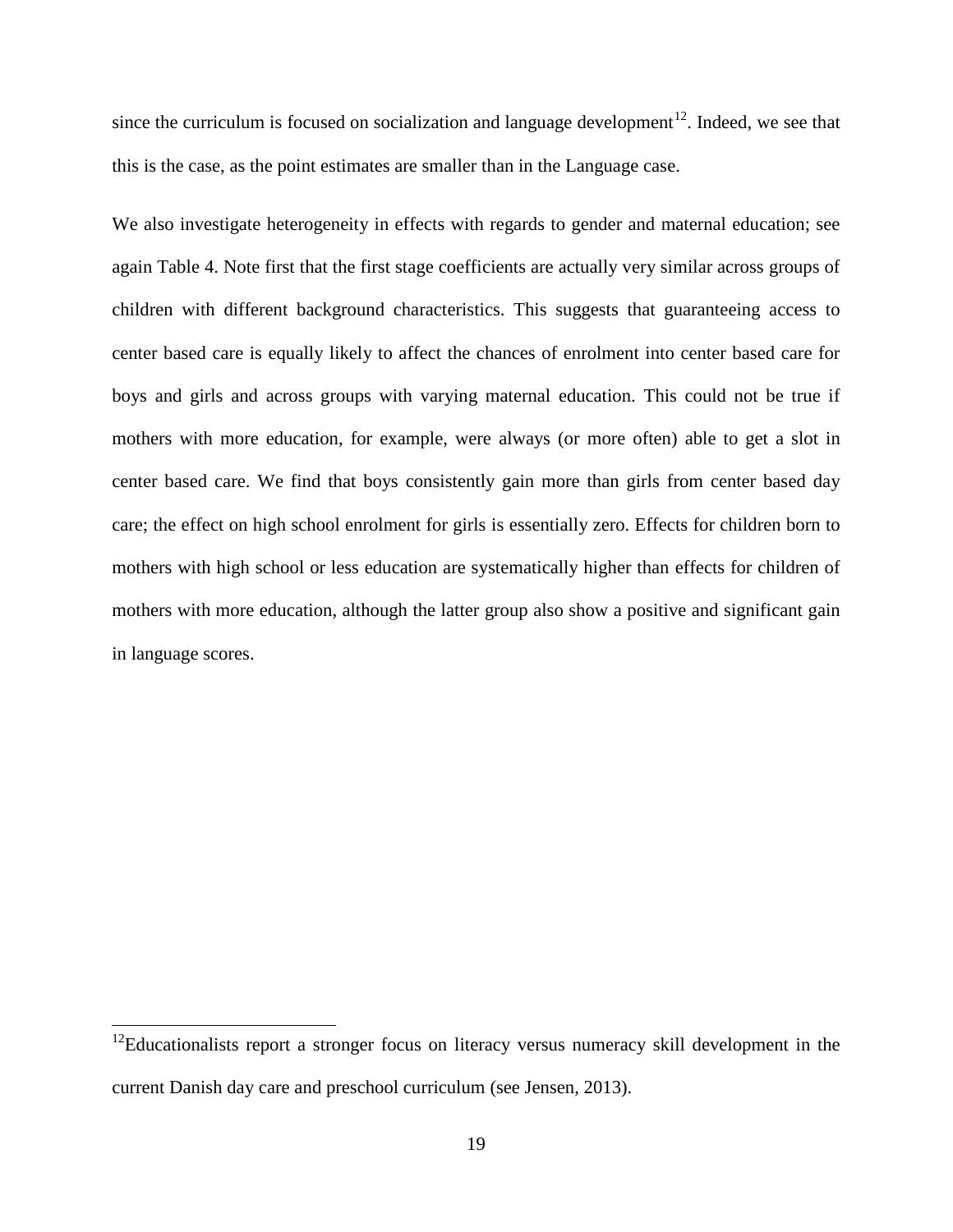## TABLE 4 — EFFECTS OF CENTER BASED DAY CARE

| <b>High School</b><br>Enrolment | <b>OLS</b>   |             | IV w/o controls |                 | IV w. controls |                |
|---------------------------------|--------------|-------------|-----------------|-----------------|----------------|----------------|
|                                 | w/o controls | w. controls | 1st stage       | 2nd stage       | 1st stage      | 2nd stage      |
| All                             | $0.079**$    | $0.080**$   | $0.414**$       | $0.081**$       | $0.403**$      | $0.105**$      |
| $(N=29,921)$                    | (0.013)      | (0.008)     | (0.096)         | (0.020)         | (0.094)        | (0.023)        |
| <b>Boys</b>                     | $0.106**$    | $0.106**$   | $0.412**$       | $0.147**$       | 0.399**        | $0.172**$      |
| $(N=15,256)$                    | (0.019)      | (0.013)     | (0.098)         | (0.027)         | (0.095)        | (0.028)        |
| Girls                           | $0.050**$    | $0.051**$   | $0.416**$       | 0.016           | $0.408**$      | 0.033          |
| $(N=14,665)$                    | (0.007)      | (0.005)     | (0.095)         | (0.020)         | (0.093)        | (0.024)        |
| Mom > H.S                       | $0.071**$    | $0.059**$   | $0.407**$       | $0.056**$       | $0.396**$      | $0.059**$      |
| $(N=19,963)$                    | (0.012)      | (0.008)     | (0.095)         | (0.019)         | (0.093)        | (0.024)        |
| Mom < H.S                       | $0.101**$    | $0.115**$   | $0.426**$       | $0.155**$       | $0.415**$      | $0.179**$      |
| $(N=9,958)$                     | (0.015)      | (0.015)     | (0.098)         | (0.027)         | (0.094)        | (0.031)        |
| Danish GPA -<br>Overall         | <b>OLS</b>   |             |                 | IV w/o controls |                | IV w. controls |
|                                 | w/o controls | w. controls | 1st stage       | 2nd stage       | 1st stage      | 2nd stage      |
| All                             | $0.170**$    | $0.156**$   | $0.428**$       | $0.196**$       | $0.418**$      | $0.228**$      |
| $(N=52,210)$                    | (0.025)      | (0.020)     | (0.090)         | (0.040)         | (0.090)        | (0.045)        |
| <b>Boys</b>                     | $0.190**$    | $0.172**$   | $0.424**$       | $0.247**$       | $0.414**$      | $0.289**$      |
| $(N=25,626)$                    | (0.027)      | (0.022)     | (0.091)         | (0.039)         | (0.090)        | (0.042)        |
| Girls                           | $0.151**$    | $0.142**$   | $0.432**$       | $0.139**$       | $0.423**$      | $0.173**$      |
| $(N=26,584)$                    | (0.023)      | (0.019)     | (0.089)         | (0.038)         | (0.088)        | (0.048)        |
| Mom > H.S                       | $0.150**$    | $0.116**$   | $0.422**$       | $0.174**$       | $0.411**$      | $0.167**$      |
| $(N=35,991)$                    | (0.018)      | (0.014)     | (0.092)         | (0.037)         | (0.091)        | (0.044)        |
| Mom < H.S                       | $0.220**$    | $0.230**$   | $0.440**$       | $0.296**$       | $0.429**$      | $0.325**$      |
| $(N=16,219)$                    | (0.037)      | (0.034)     | (0.086)         | (0.057)         | (0.084)        | (0.060)        |
| Math GPA -<br>Overall           | <b>OLS</b>   |             |                 | IV w/o controls |                | IV w. controls |
|                                 | w/o controls | w. controls | 1st stage       | 2nd stage       | 1st stage      | 2nd stage      |
| All                             | $0.105**$    | $0.100**$   | $0.429**$       | 0.037           | $0.419**$      | 0.099          |
| $(N=52,137)$                    | (0.034)      | (0.024)     | (0.090)         | (0.063)         | (0.089)        | (0.070)        |
| <b>Boys</b>                     | $0.128**$    | $0.117**$   | $0.425**$       | 0.080           | $0.415**$      | $0.141**$      |
| $(N=25,670)$                    | (0.034)      | (0.0233)    | (0.080)         | (0.067)         | (0.090)        | (0.070)        |
| Girls                           | $0.083**$    | $0.083**$   | $0.432**$       | $-0.002$        | $0.423**$      | 0.060          |
| $(N=26,467)$                    | (0.035)      | (0.028)     | (0.089)         | (0.060)         | (0.088)        | (0.072)        |
| Mom > H.S                       | $0.097**$    | $0.066**$   | $0.422**$       | 0.046           | $0.411**$      | 0.063          |
| $(N=35,951)$                    | (0.027)      | (0.018)     | (0.092)         | (0.057)         | (0.091)        | (0.063)        |
| Mom < H.S                       | $0.134**$    | $0.162**$   | $0.441**$       | 0.094           | $0.430**$      | 0.146          |
| $(N=16,186)$                    | (0.045)      | (0.042)     | (0.086)         | (0.081)         | (0.084)        | (0.094)        |

#### ON LONG-RUN ACADEMIC OUTCOMES

Note: Dummies coding missing observations in variables are included. Conditioning set includes child, mother, and father variables. Standard errors clustered at regional level. \* indicates significance at 10 % level and \*\* at 5 % level.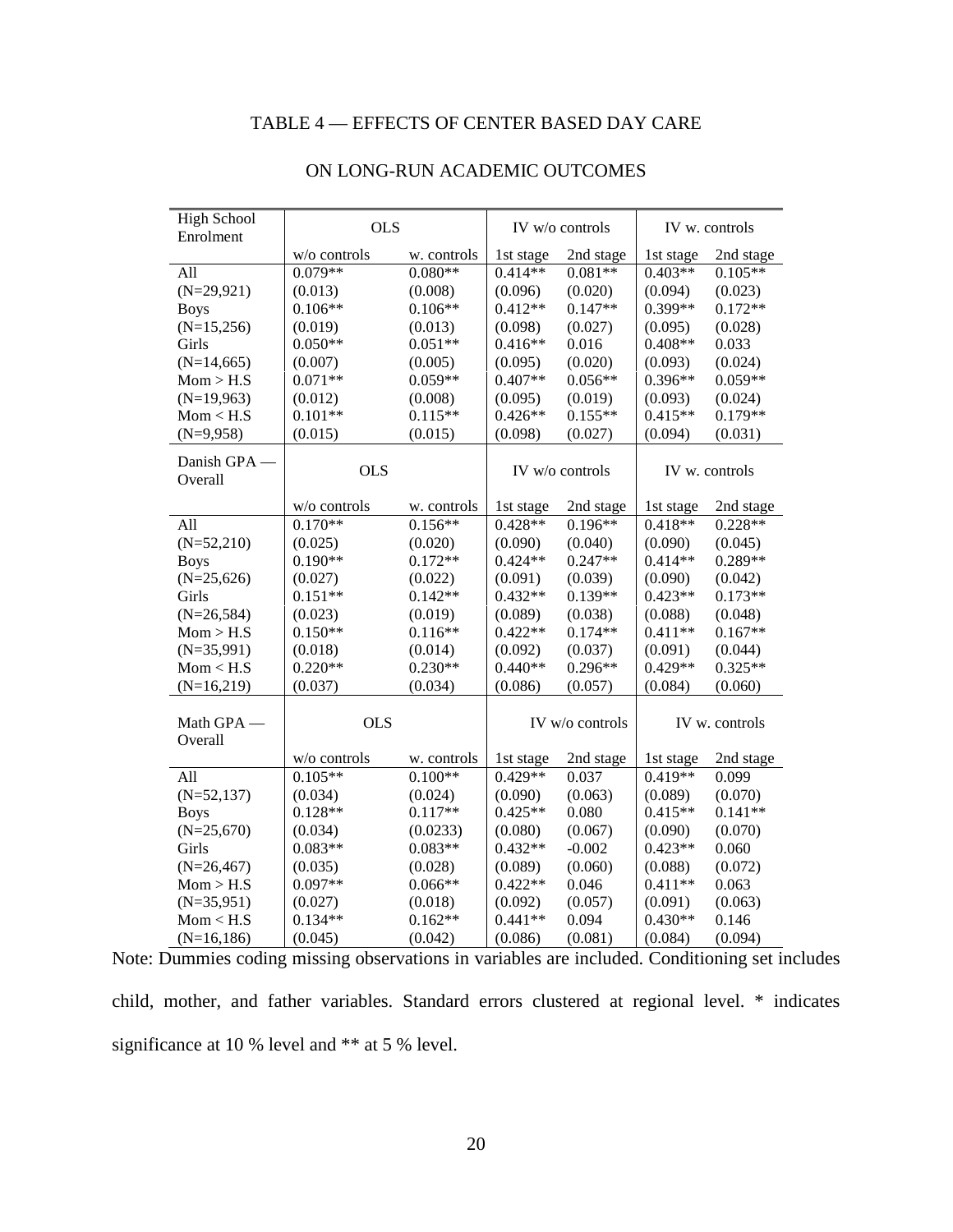For completeness, we also discuss the coefficient estimates associated with the full set of controls for the outcome of high school enrolment. Results are available upon request. The point estimates on the controls are very similar across the OLS and  $2<sup>nd</sup>$  stage IV specifications. The estimated signs and magnitudes are in line with our expectations: boys are 15 percentage points less likely to enrol early in high school. Children with very low or low birth weight, low gestation length and low APGAR scores are less likely to be enrolled at age 16. The older the mother was at birth, the more likely her child is to enrol in high school, but no effect is found from father's age at birth. A parent having low education (high school or less) reduces the chances of the child enrolling in high school, by respectively, 12 (mother) and 7 (father) percentage points. The likelihood of high school enrolment decreases linearly with the duration of unemployment of both parents, and it increases only with maternal employment. Finally, not unexpectedly, gross income of either parent has only a small effect on high school enrolment in a setting where all education is fully subsidized; an increase in maternal (paternal) gross income of DKK 100,000 (about \$ 20,000) implies an increase in the probability of early high school of 4 (1) percentage points.

#### **B. Robustness exercises**

This subsection tests the robustness of our main results to alternative specifications in terms of conditioning sets, subsamples, and assumptions about standard errors.

Our first robustness check excludes municipalities with very low access to center based care. In practice, we exclude municipalities that do not enrol any children in center based care at age 2. Results are robust to this exercise and shown in Table 5. The IV analysis (with control variables)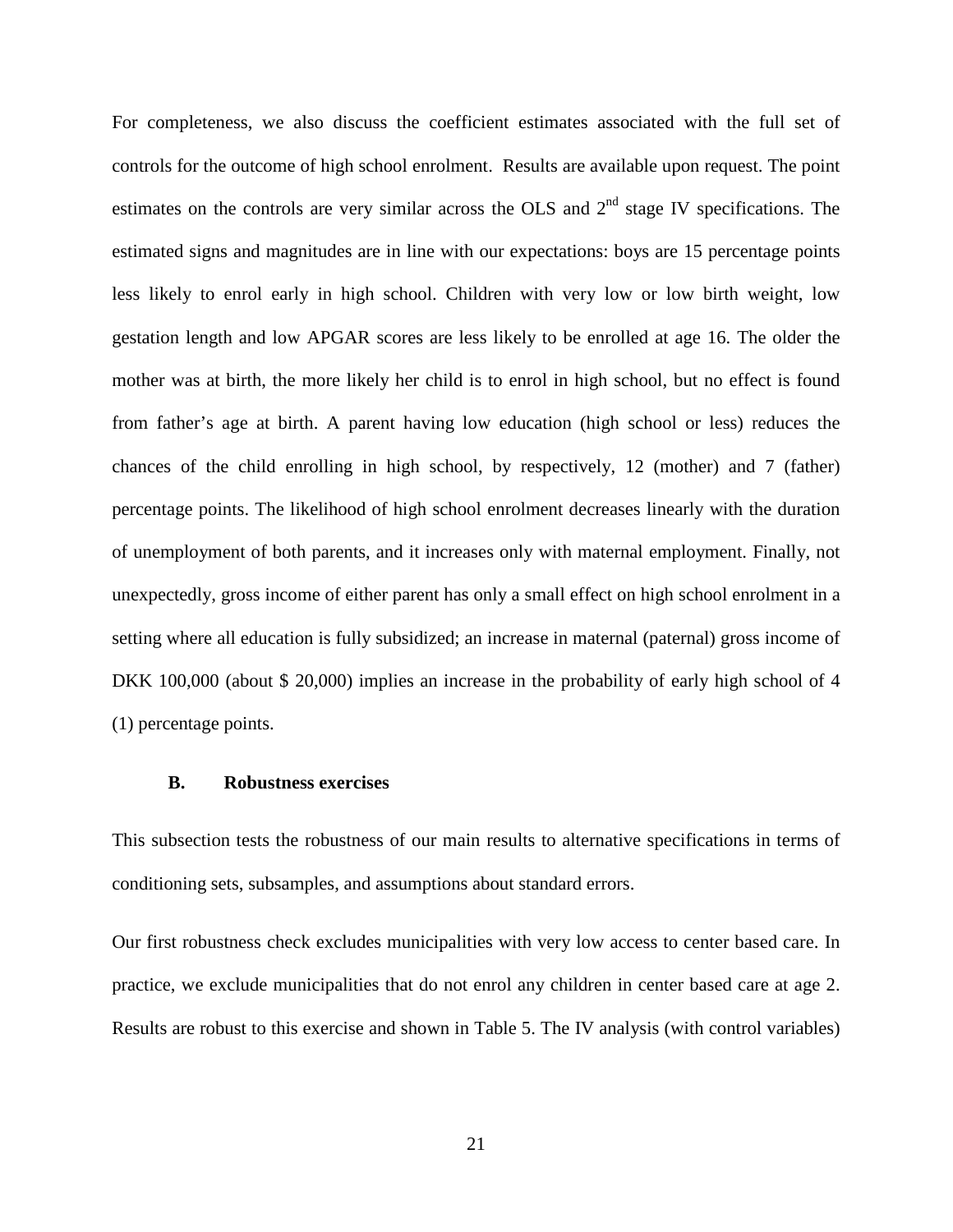shows that early high school enrolment is again increased with about 11 percentage points, GPA in Danish with 0.25 standard deviations, and GPA in Math with 0.13 standard deviations.

One concern with our original specification is that results may be driven by enrolment in the calendar year in which the child turns 1; if children in center based care, for example, experience fewer movements between child care providers than children in family day care, we will likely overestimate the gains from center based care. Table 6 therefore shows the main results where we exclude children enrolled in any day care before age 2 to see if variations in the day care history are behind the results; cf. discussion above. But this has basically no impact on the results.

#### TABLE 5 — EFFECTS OF CENTER BASED DAY CARE ON

#### LONG-RUN ACADEMIC OUTCOMES OMITTING MUNICIPALITIES

|               |           | $IV$ w/o controls |           | IV w. controls |
|---------------|-----------|-------------------|-----------|----------------|
|               | 1st stage | 2nd stage         | 1st stage | 2nd stage      |
| High School   | $0.336**$ | 0.055             | $0.326**$ | $0.089**$      |
| Enrolment     | (0.061)   | (0.026)           | (0.110)   | (0.027)        |
| A11           |           |                   |           |                |
| $(N=17, 565)$ |           |                   |           |                |
| Danish GPA —  | $0.364**$ | $0.153**$         | $0.356**$ | $0.199**$      |
| Overall       | (0.058)   | (0.051)           | (0.057)   | (0.059)        |
| A11           |           |                   |           |                |
| $(N=30,421)$  |           |                   |           |                |
| Math $GPA$ —  | $0.365**$ | $-0.041$          | $0.356**$ | $0.057**$      |
| Overall       | (0.058)   | (0.080)           | (0.057)   | (0.094)        |
| A11           |           |                   |           |                |
| $(N=30,375)$  |           |                   |           |                |

#### THAT DO NOT ENROL CHILDREN IN CENTER BASED CARE AT AGE 2

*Note:* Dummies coding missing observations in variables are included. Conditioning set includes child, mother, and father variables. Standard errors clustered at regional level. \* indicates significance at 10 % level and \*\* at 5 % level.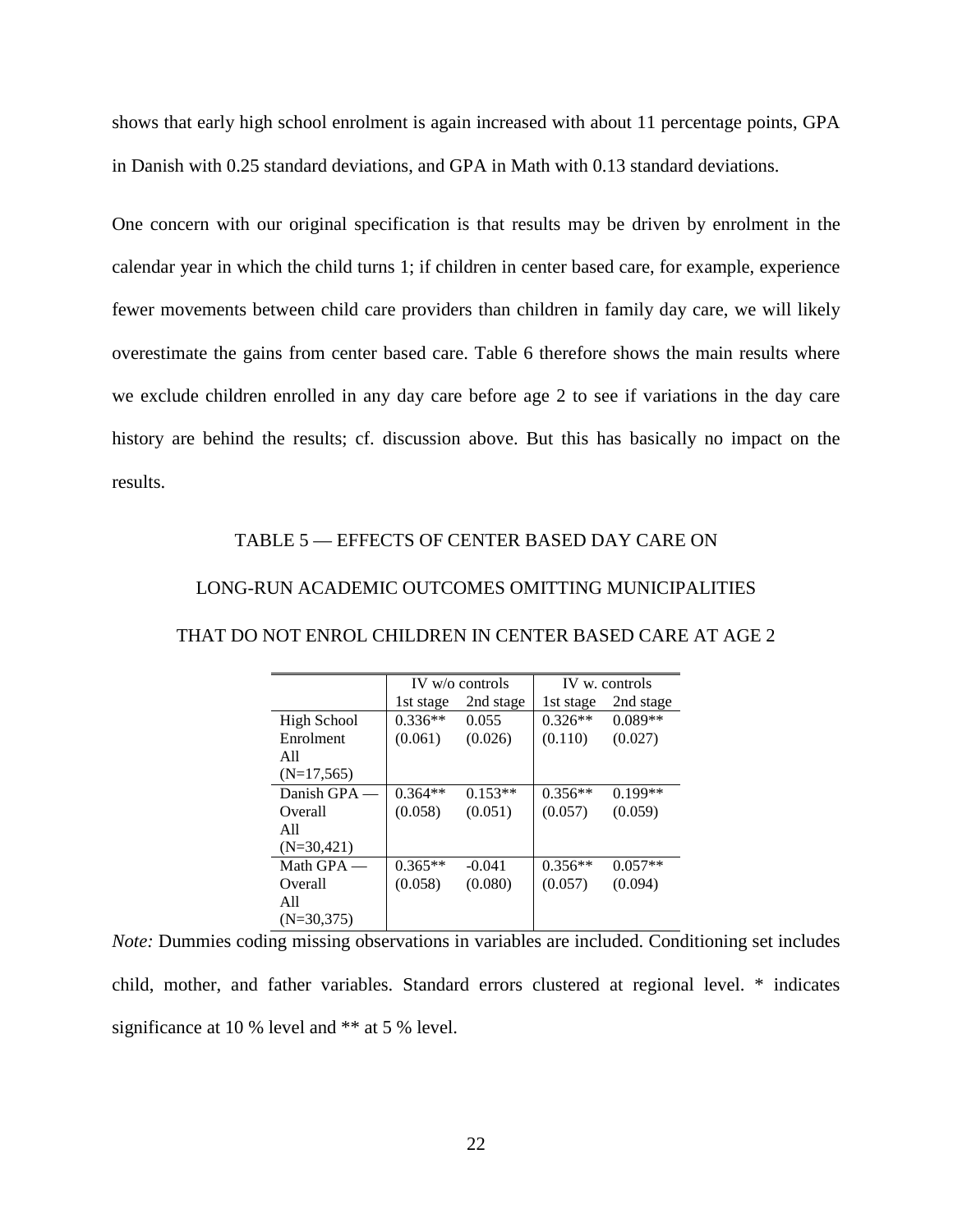Another concern is that there may be variation in children's exact birth months across the two types of care. On average, however, children in center based care are born 6.0 months into the calendar year whereas children in family day care are born 6.3 months into the calendar year. This small difference is not statistically significant. Furthermore, the first column of Table 7 shows that results are completely robust to the inclusion of birth month dummies. The second column of Table 7 shows results for children born in February-April when we observe them in the child care register. This selected group of children are thus all almost exactly two years old when observed to be in either family day care or center based care. Test score results are robust to this latter test but the effect on early high school enrolment is reduced in size and is not significantly different from zero.

#### TABLE 6 — EFFECTS OF CENTER BASED DAY CARE ON

### LONG-RUN ACADEMIC OUTCOMES OMITTING CHILDREN

|              |           | $IV$ w/o controls | IV w. controls |           |
|--------------|-----------|-------------------|----------------|-----------|
|              | 1st stage | 2nd stage         | 1st stage      | 2nd stage |
| High School  | $0.445**$ | $0.111**$         | $0.435**$      | $0.130**$ |
| Enrolment    | (0.008)   | (0.021)           | (0.008)        | (0.022)   |
| A11          |           |                   |                |           |
| $(N=22,297)$ |           |                   |                |           |
| Danish GPA - | $0.455**$ | $0.240**$         | $0.444**$      | $0.261**$ |
| Overall      | (0.006)   | (0.037)           | (0.006)        | (0.038)   |
| A11          |           |                   |                |           |
| $(N=38,330)$ |           |                   |                |           |
| Math $GPA$ — | $0.456**$ | 0.086             | $0.445**$      | $0.136**$ |
| Overall      | (0.006)   | (0.062)           | (0.006)        | (0.064)   |
| A11          |           |                   |                |           |
| $(N=38,271)$ |           |                   |                |           |

#### IN DAY CARE BEFORE AGE 2

Note: Dummies coding missing observations in variables are included. Conditioning set includes child, mother, and father variables. Standard errors clustered at regional level. \* indicates significance at 10 % level and \*\* at 5 % level.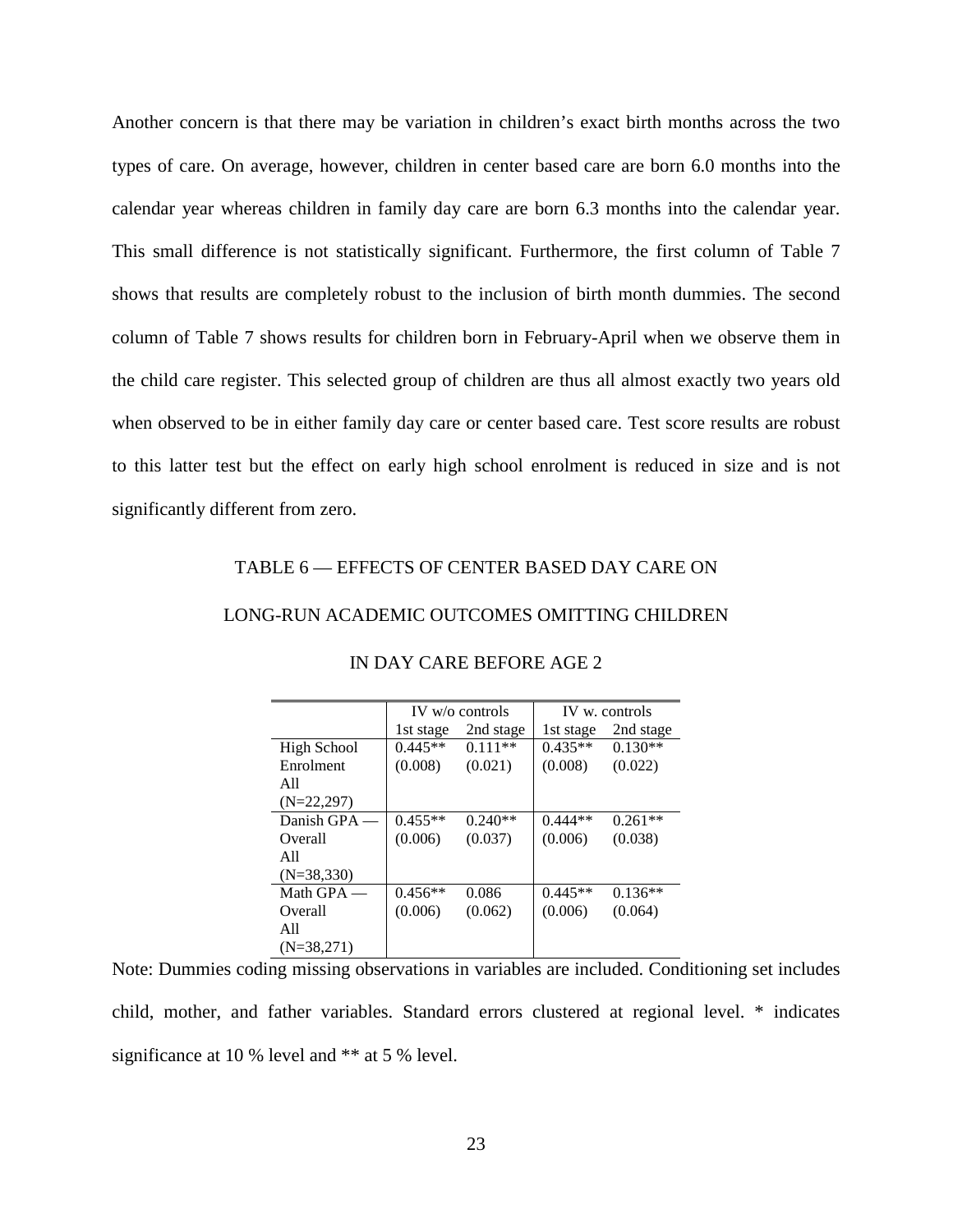A third issue is birth order: it is possible that results vary with birth order simple because lowerparity children are different or because parents' child investment choices vary with birth-order (Black, Devereux and Salvanes, 2005). But having older siblings enrolled in care is also one of the few ways to circumvent waiting lists. To investigate the importance of birth order, the last column of Table 7 shows results for the sample of first-born children. Here, conclusions are unchanged.

Apart from the child characteristics investigated in this section, one may worry about systematic differences between municipalities. The first column in Web Appendix Table W1 therefore includes municipality level information about the price of family day care, average schooling costs per child in primary and lower secondary school, and average number of children per classroom. These latter variables are included to proxy quality differences in day care and schools across municipalities. This exercise actually increases the importance of center based care and the effect on math outcomes is now significant. Another municipality related concern is that large municipalities may somehow be driving the results. Column two of Table W1 therefore adds controls for the two largest municipalities (Copenhagen and Aarhus). Except for the effect on early high school enrolment that is significantly reduced in size, conclusions are unaffected by this.

Appendix Table W2 investigates more formally the consequences of movement. Here we instead base the instrument on the municipality parents lived in four years back in time (two years before the birth of the child). Results are robust to this exercise, which is not surprising given that the vast majority of parents are exposed to the same type of policy regime even four years into the past.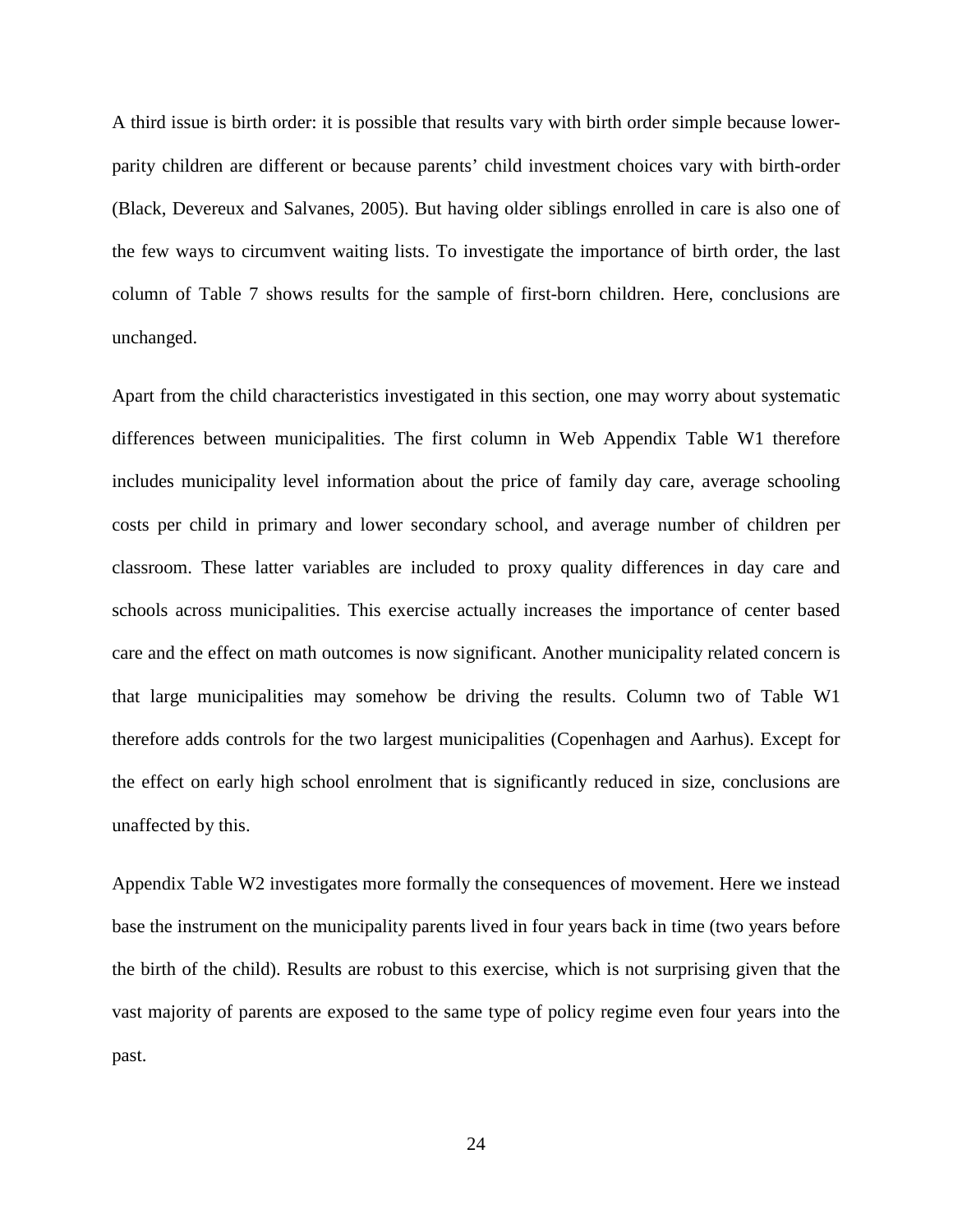|              |              | Add birthmonth | Restrict to children<br>born Feb-April |                |              | Restrict to<br>first-borns |  |
|--------------|--------------|----------------|----------------------------------------|----------------|--------------|----------------------------|--|
|              |              | IV w. controls |                                        | IV w. controls |              | IV w. controls             |  |
|              | 1st stage    | 2nd stage      | lst stage                              | 2nd stage      | lst stage    | 2nd stage                  |  |
| High School  | $0.404**$    | $0.105**$      | $0.420**$                              | 0.033          | $0.417**$    | $0.110**$                  |  |
| Enrollment   | (0.094)      | (0.023)        | (0.101)                                | (0.031)        | (0.010)      | (0.021)                    |  |
| All          | $(N=29,921)$ |                | $(N=7,934)$                            |                | $(N=14,305)$ |                            |  |
| Danish GPA - | $0.418**$    | $0.228**$      | $0.433**$                              | $0.256**$      | $0.438**$    | $0.237**$                  |  |
| Overall      | (0.006)      | (0.073)        | (0.095)                                | (0.051)        | (0.007)      | (0.051)                    |  |
| All          |              | $(N=52,210)$   | $(N=14,867)$<br>$(N=24,864)$           |                |              |                            |  |
| Math GPA -   | $0.419**$    | $0.099**$      | $0.434**$                              | 0.074          | $0.439**$    | $0.119*$                   |  |
| Overall      | (0.005)      | (0.073)        | (0.095)                                | (0.075)        | (0.007)      | (0.074)                    |  |
| All          |              | $(N=52,137)$   |                                        | $(N=14, 853)$  |              | $(N=24,829)$               |  |

TABLE 7 – ROBUSTNESS ANALYSES, TIMING OF BIRTH AND BIRTH ORDER

Note: Dummies coding missing observations in variables are included. Conditioning set includes child, mother, and father variables. Standard errors clustered at regional level. \* indicates significance at 10 % level and \*\* at 5 % level.

Lastly, Appendix Table W3 shows results where we cluster at the municipality level and add regional dummies. Clustering at the municipality instead of the regional level has very little impact on the standard errors. Adding regional dummies weakens the first stage but the second stage results are robust and actually considerably larger in size.

Based on the range of robustness analyses in this section, we conclude that center based care significantly increases  $9<sup>th</sup>$  grade GPA in Danish. The effects on math are smaller in size and only sometimes significantly positive. Because the effects on high school enrolment are sensitive to variation in specifications, we are cautious about making strong conclusions about this particular outcome.

#### **C. Mechanisms**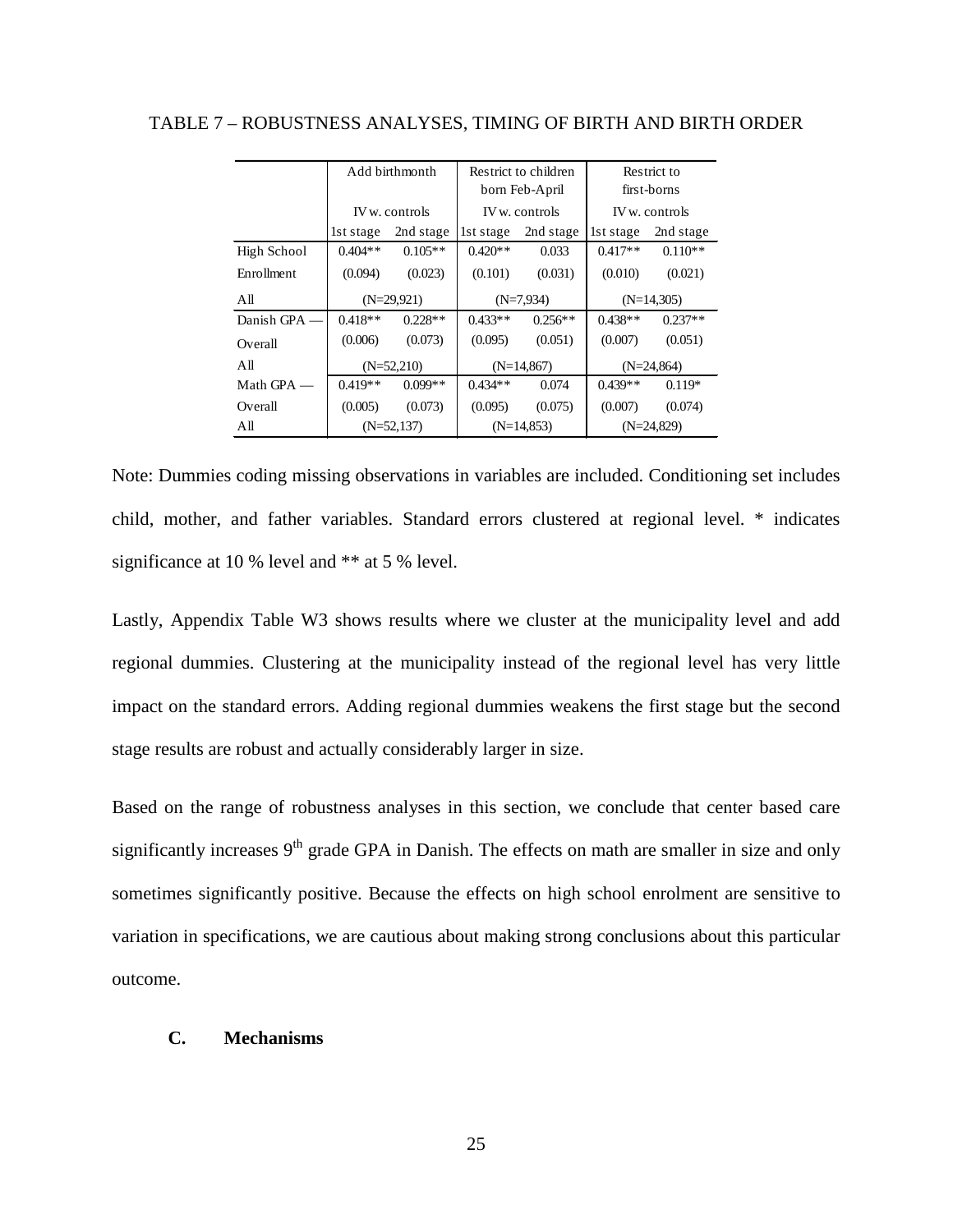Of course, it is key to think about potential mechanisms behind the positive test score results found above. An important candidate is school starting age, which has been found to significantly increase test scores, primarily due to an age-at-test effect (Black, Devereux and Salvanes (2011). If children enrolled in center based care are consistently older than children enrolled in family day care, then this may explain at least part of the estimated effects. On the outset, however, there is not much evidence of this type of behavior: 12.2 % of children enrolled in center based care start school  $(1<sup>st</sup> grade)$  in the calendar year in which they turn 7 (or later) compared to 14.5 % of children in family day care.<sup>[13](#page-27-0)</sup> That is, children enrolled in center based care are actually slightly *less* likely to enrol late. Table 8 shows the results from the formal IV analysis. The effect on late school start is negative and small but significant. Thus, if anything, children enrolled in center based are younger when taking the test than children enrolled in family day care.

TABLE 8 – EFFECTS OF CENTER BASED DAY CARE ON LATE SCHOOL START

|                  |           | $IV$ w/o controls | IV w. controls |            |  |
|------------------|-----------|-------------------|----------------|------------|--|
|                  | 1st stage | 2nd stage         | 1st stage      | 2nd stage  |  |
| School Starting  | $0.413**$ | $-0.020**$        | $0.403***$     | $-0.027**$ |  |
| Age > 6          | (0.006)   | (0.005)           | (0.006)        | (0.009)    |  |
| All $(N=47,945)$ |           |                   |                |            |  |

Note: Children enrolled in public schools. Dummies coding missing observations in variables are included. Conditioning set includes child, mother, and father variables. Standard errors clustered at regional level. \* indicates significance at 10 % level and \*\* at 5 % level.

<span id="page-27-0"></span> $13$  Our data allows us to detect grade enrolment from 2007 and onwards. From the age and grade information in 2007, we are able to backtrack the school starting age. This has previously been shown to be a good approximation; see Landersø et al (2013).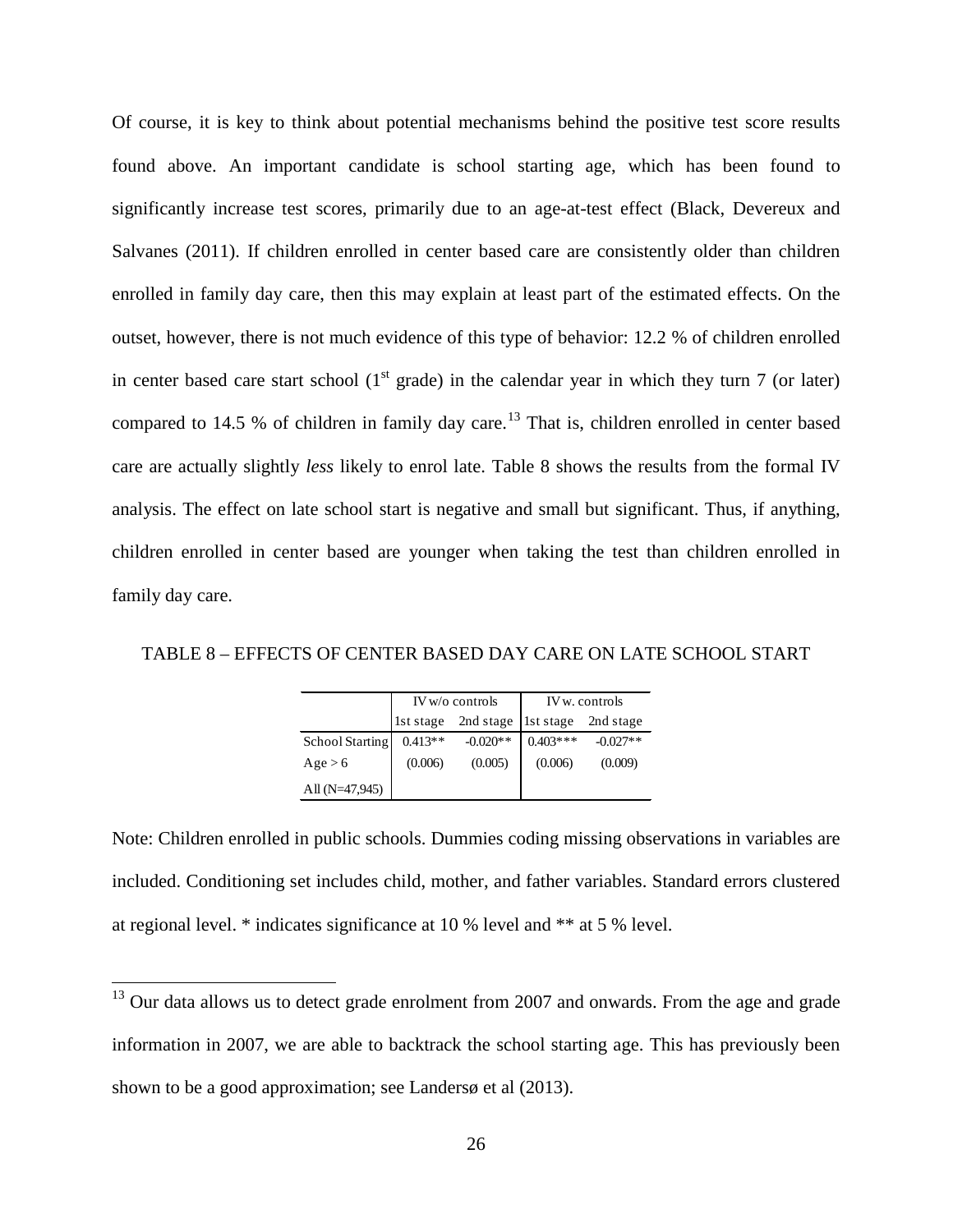We also investigate whether results are primarily driven by the teacher rated end-of-year part of the GPA or the final exam component (earlier results were reported for the average of the two). Written final exams are the same for all children throughout the country and tests are graded both by local teachers and by external censors who do not know the child. The censor's evaluation is decisive if the teacher and censor do not agree on the final grade. In Danish language, the exam consists of both a written part and an oral part. Again, external censors are present and the grading principle is the same as in the written part of the exam. Results (not shown but available on request) indicate that the effect on teacher rated end-of-year grade (0.26 in Danish language, 0.13 in Math) is slightly higher than the effect on exam grades (0.19 in Danish language, 0.06 in Math) but the differences are not statistically significant.

#### **D. Alternative instrument**

Our final analysis uses instead the share of the population aged 0-6 in the municipality as an instrument for access to center based day care. Results are shown in Table 9. As expected, we see that a large child population decreases the probability of center based day care. Interestingly, the main effects are completely robust: we still see that center based day care at age 2 improved all outcomes and the size of the estimated effects is very close to those from the primary IV analysis, in fact, not statistically different from each other.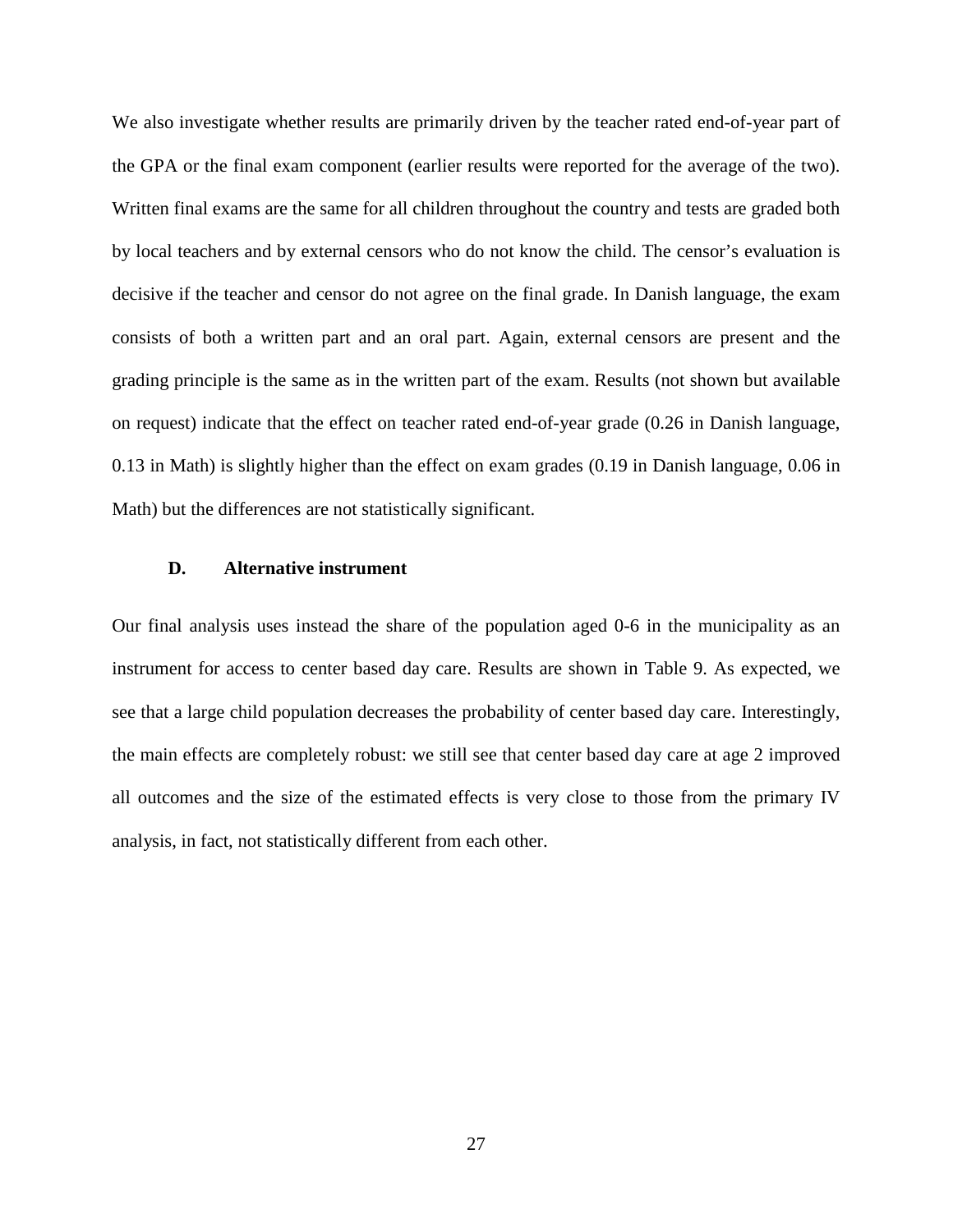# TABLE 9 — EFFECTS OF CENTER BASED DAY CARE ON LONG-RUN ACADEMIC OUTCOMES, WHILE USING SHARE OF 0-6 YEAR OLDS IN MUNICIPALITY AS ALTERNATIVE INSTRUMENT

|                  | $IV$ w/o controls |           |            | IV w. controls |
|------------------|-------------------|-----------|------------|----------------|
|                  | 1st stage         | 2nd stage | 1st stage  | 2nd stage      |
| High School      | $-0.119*$         | 0.104     | $-0.118**$ | $0.172**$      |
| Enrolment        | (0.054)           | (0.074)   | (0.051)    | (0.049)        |
| All $(N=29.921)$ |                   |           |            |                |
| Danish GPA -     | $-0.124**$        | $0.293**$ | $-0.120**$ | $0.381**$      |
| Overall          | (0.057)           | (0.098)   | (0.055)    | (0.065)        |
| All $(N=52,210)$ |                   |           |            |                |
| Math $GPA$ —     | $-0.124**$        | $-0.033$  | $-0.120**$ | 0.104          |
| Overall          | (0.057)           | (0.247)   | (0.055)    | (0.190)        |
| All $(N=52,137)$ |                   |           |            |                |

*Note:* Dummies coding missing observations in variables are included. Conditioning set includes child, mother, and father variables. Standard errors clustered at regional level. \* indicates significance at 10 % level and \*\* at 5 % level.

#### **VI.Discussion and Conclusion**

This paper investigates the effects of type of non-parental care at age 2 while using Danish register-based data with key information about actual enrolment and a range of relevant background characteristics for children and parents. The analysis exploits variation in access to different types of care across municipalities.

We find that being enrolled in center based day care at age 2 significantly increases  $9<sup>th</sup>$  grade GPA in Danish language with around 0.2 standard deviations. Effects on math are smaller (0.1 standard deviations) and not significant in most specifications. Because most children initially enrolled in family day care eventually enrol in center based care, the appropriate interpretation of our results is as the consequence of an addition 1 ½ years of early center based care. To put the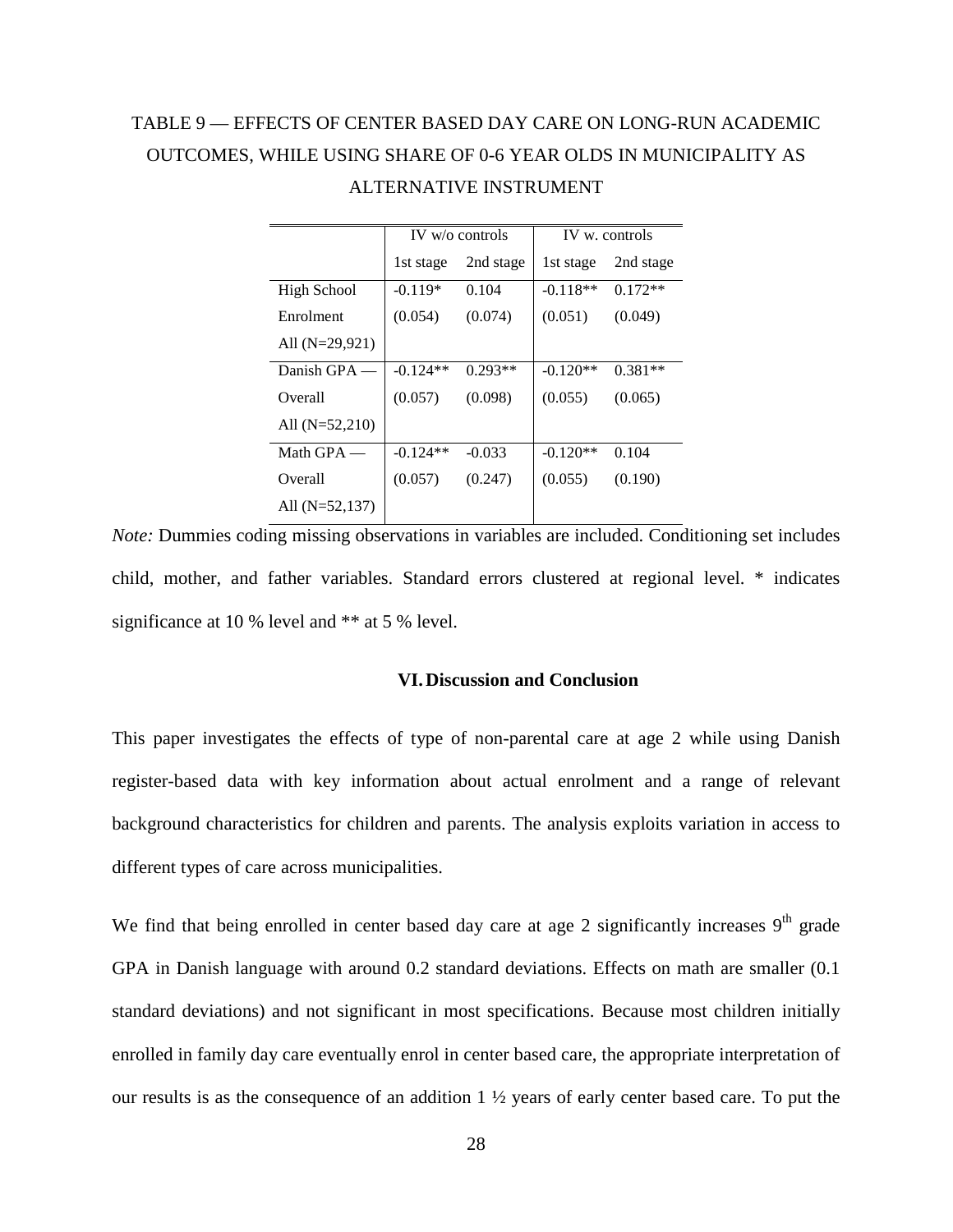size of the estimated effects into perspective, the results on Danish language correspond to enrolling about seven extra students into a Swedish classroom for children aged 10-13 (Fredriksson, Öckert and Oosterbeek, 2013) or to about 200 additional school days (Carlsson, Dahl, Öckert and Rooth, 2013). We also find some evidence that the probability of being enrolled in high school at age 16 is increased as a consequence of center based day care.

Compared to the existing literature, our results are most in line with the long-term Norwegian results by Havnes and Mogstand and the more recent Spanish and German evidence by Felfe et al. (2012) and Felfe and Lalive (2013). We also confirm that center based care outperforms more informal care as suggested by Bernal and Keane (2011) for children of single mothers in the US.

Our results add a new piece of evidence to the puzzle of academic fade-out. We find long-lasting effects on achievement of attending center based care relative to more informal care, whereas a number of US studies reported in the meta-analysis by Duncan and Magnuson (2013) find that achievement effects fade out a year or two after program termination. It should be pointed out, though, that many of the 84 studies in the meta-analysis reported effects on low-income children only, and fade-out has been found to be greatest for disadvantaged children (Currie and Thomas, 2000). Fade-out is also a function of school characteristics – and is greatest when the schools that children enter following day care either have large class sizes or lower level of academic instruction in reading (Magnuson et al., 2007). Finally, fade-out is influenced by the quality and intensity of the child care experienced (Shokoff and Phillips, 2000). Since kids attending either day care or informal care in our set-up do not differ by socioeconomic background and attend the same type of (mainly, public) schools later on and furthermore, have experienced the same intensity of care use, the significant long-run effects on achievement of formal care found in our study point to a quality difference between center based care and more informal care.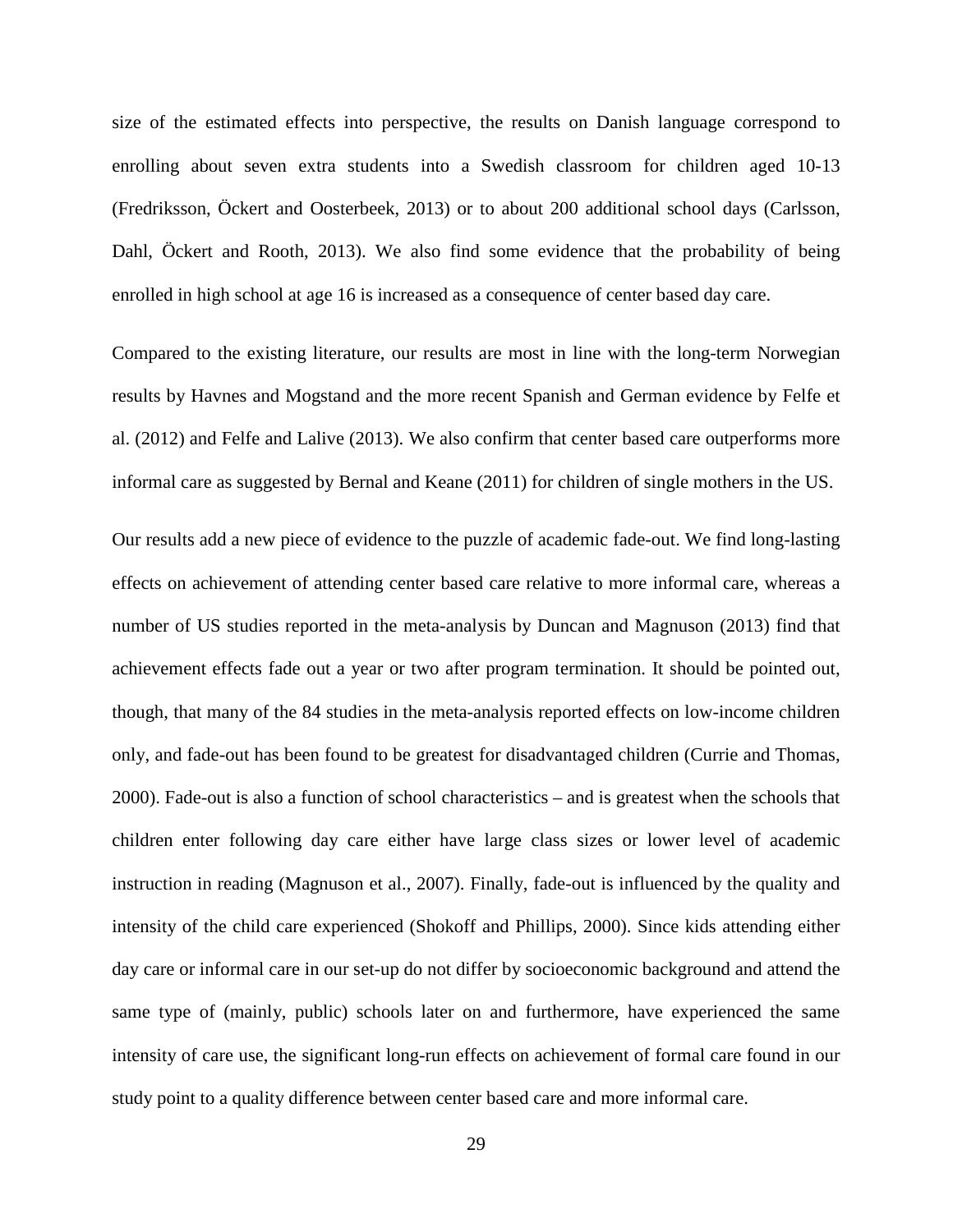What it is then, that makes center based care so much better than the family day care alternative? Staff-to-child ratios are not very different across the two types of care but because centers are larger, the number of staff members is much higher implying that staff members can potentially learn from each other and that children have more adults to interact with. Importantly, the educational background of center based staff is, on average, much higher and much more likely to be focused on pedagogics. In fact, family day carers have characteristics that resemble those of mothers with low level education. Recent work shows that there is a high correlation between socio-economic status of the parents and the number of words spoken and conversation style (Hart and Risley, 2004), use of child-directed speech (Rowe, 2008) and use of gestures (Rowe and Goldin-Meadows, 2008), which again is predictive of later vocabulary growth and language development. Centers with more educated staff may to a greater extent mimic a high educated home environment where there is a greater verbal interaction with the child. To the extent that this represents causal effects, it may help explain our findings. In this light, it is interesting that the estimated effect of center based care on GPA in Danish language (0.2 standard deviations) corresponds to about two-thirds of the GPA gap between children born to mothers with and without at least a high school degree  $(0.3 \text{ standard deviations}).$ 

#### **REFERENCES**

Almond, D., Currie, J., 2011. Human capital development before age five. In: Card, D. and Ashenfelter, O. (Eds.), Handbook of Labor Economics, Elsevier, 1315-1486.

Baker, M., Gruber, J., Milligan, K., 2008. Universal child care, maternal labor supply and family well-being. *Journal of Political Economy* 116, 709–745.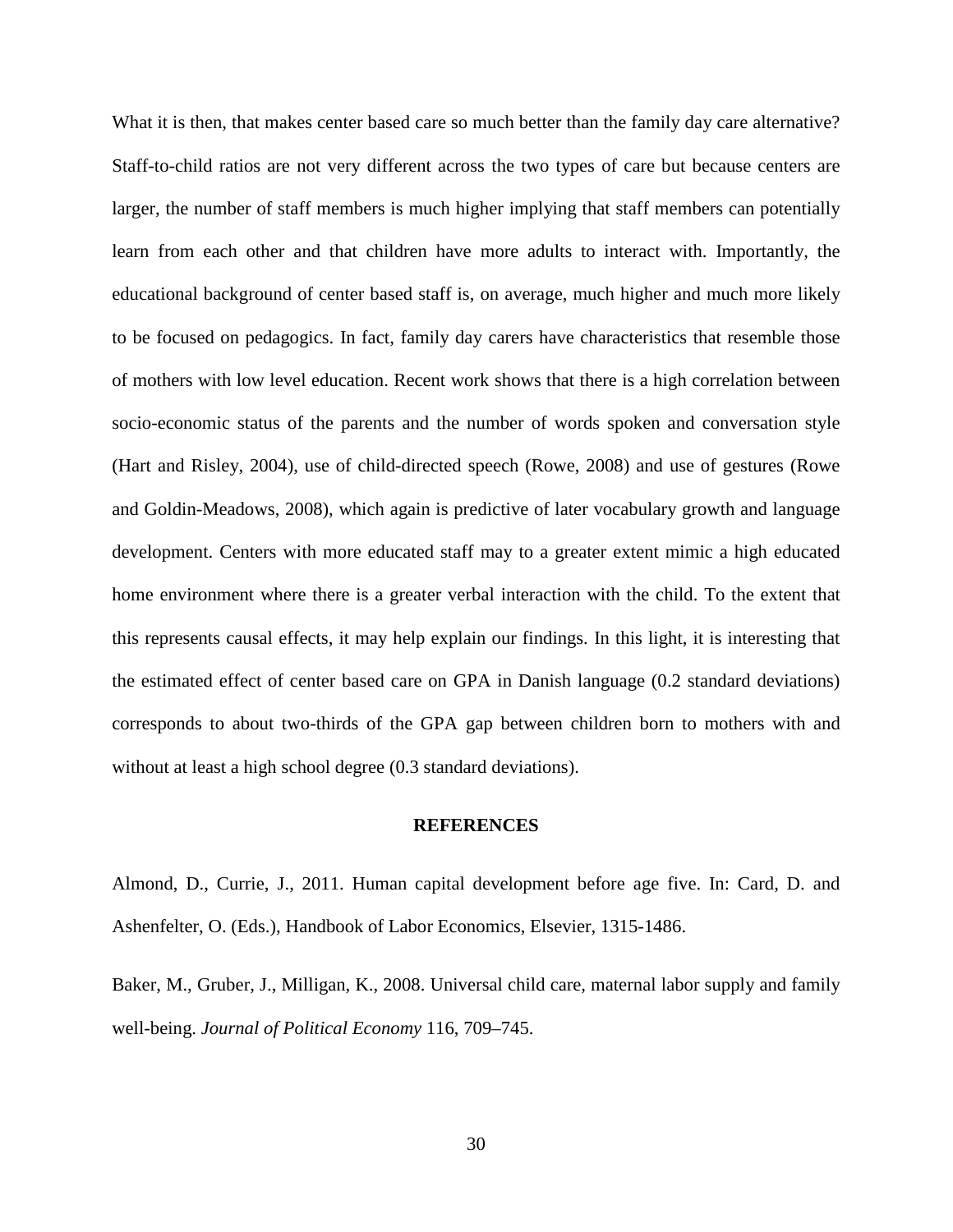Bettinger, E., Hægeland, T., Rege, M., forthcoming. Home with Mom: The Effects of Stay-at-Home Parents on Children's Long-Run Educational Outcomes. *Journal of Labor Economics*.

Bernal, R., Keane, M., 2011. Child care choices and children's cognitive achievement: the case of single mothers. *Journal of Labor Economics* 29, 459-512.

Black, S., Devereux, P., Løken, K. V., Salvanes, K., forthcoming. Care or Cash? The Effect of Child care Subsidies on Student Performance. *Review of Economics and Statistics*.

Black, S., Devereux, P., Salvanes, K., 2011. Too young to leave the nest? The effects of school starting age. *Review of Economics and Statistics* 93, 455-467.

Black, S., Devereux, P., Salvanes, K., 2005. The more the merrier? The effect of family size and birth order on children's education. *The Quarterly Journal of Economics* 120, 669-700.

Blau, D., Currie, J., 2006. Who is minding the kids. In: Welch, F., Hanushek, E. (Eds.), The Handbook of Education Economics. New York, North Holland.

Cameron, C. and D. L. Miller, forthcoming. A practitioner's guide to cluster-robust inference. *Journal of Human Resources*.

Carlsson, M., Dahl, G. B., Öckert, B., Rooth, D.-O., 2012. The effect of schooling on cognitive skills. NBER working paper # 18484.

Cascio, E.U., Schanzenbach, D.W. 2013. The Impacts of Expanding Access to High-Quality Preschool Education. NBER working Paper # 19735.

Currie, J., Thomas, D. 2000. [School Quality and the Longer-Term Effects of Head Start.](https://ideas.repec.org/a/uwp/jhriss/v35y2000i4p755-774.html) *[Journal](https://ideas.repec.org/s/uwp/jhriss.html)  [of Human Resources](https://ideas.repec.org/s/uwp/jhriss.html)*, University of Wisconsin Press, vol. 35(4), pages 755-774.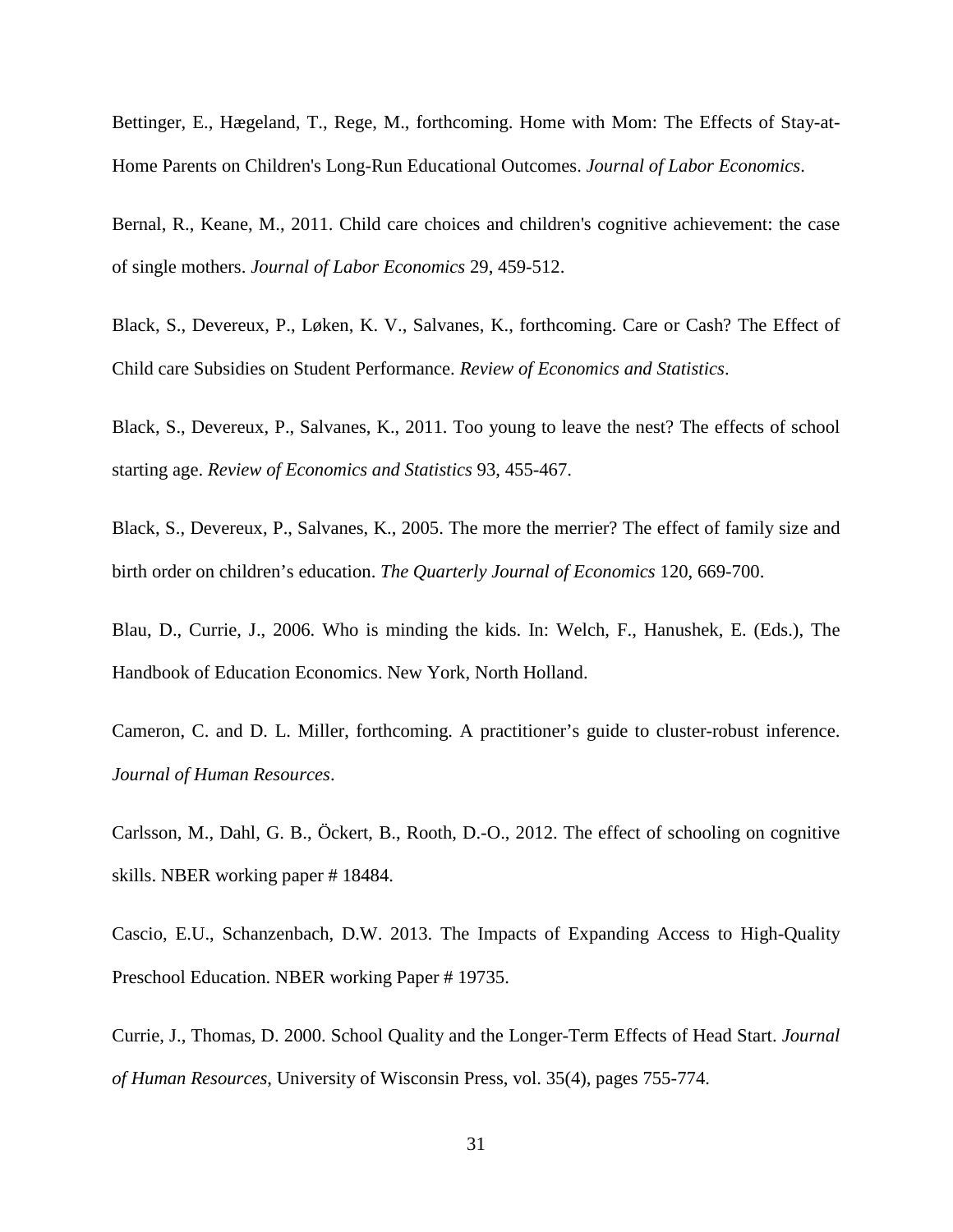Datta Gupta, N., Smith, N., Verner, M., 2008. 'The impact of Nordic countries' family friendly policies on employment, wages and children. *Review of Economics of the Household* 6, 65–89.

Datta Gupta, N., Simonsen, M., 2010. Non-cognitive child outcomes and universal high quality child care. *Journal of Public Economics* 94, 30–43.

Datta Gupta, N., Simonsen, M., 2012. The effects of type of non-parental child care on pre-teen skills and risky behaviour. *Economics Letters* 116, 622-625.

Deming, D. 2009. Early Childhood Intervention and Life-Cycle Skill Development: Evidence from Head Start. *American Economic Journal: Applied Economics*, 1(3): 111-34.

Duncan, G. J., Magnuson, K., 2013. Investing in Preschool Programs. *Journal of Economic Perspectives*, 27, 109-32.

Duncan, G. J., Sojourner, A. J., 2013. Can intensive early childhood intervention programs eliminate income-based cognitive and achievement gaps? *Journal of Human Resources* 48, 945- 968.

Dustmann, C., Raute, A., Schönberg, U., 2013. Does universal child care matter? Evidence from a large expansion in pre-school education. Mimeo, University College London.

Felfe, C., Lalive R., 2013. Does early child care help or hinder children's development. Mimeo, University of St. Gallen.

Felfe, C., Nollenberger, N., Rodriguez-Planaz, N., forthcoming. Can't buy mommy's love? Universal child care and children long-term cognitive development. *Journal of Population Economics*.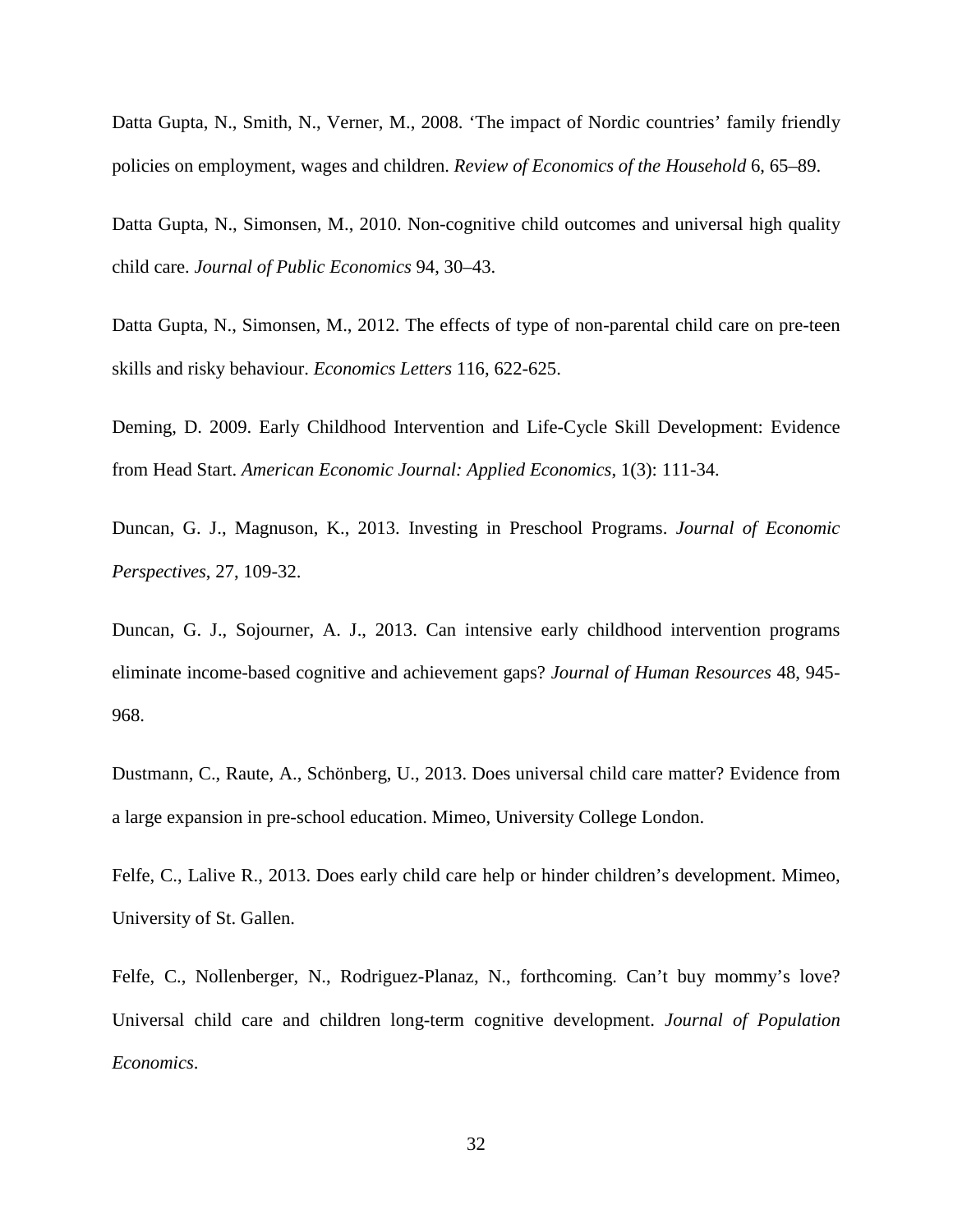Goodman, R. 1997. The Strengths and Difficulties Questionnaire: A Research Note. *Journal of Child Psychology and Psychiatry* 38, 581-586.

Hart, B., Risley, T.R. 2004. The Early Catastrophe. *Education Review*, 77(1), 100-118.

Havnes, T., Mogstad, M., 2011. No child left behind: subsidized child care and children's longrun outcomes. *American Economic Journal: Economic Policy* 3(2), 97-129.

Heckman, J.J., 2008. Schools, skills, and synapses. *Economic Inquiry* 46, 289–324.

Herbst, C., Tekin, E., 2012. Child care Subsidies, Maternal Well-Being, and Child-Parent Interactions: Evidence from Three Nationally Representative Datasets," WP 1368, Princeton University.

Jensen, V.B. 2013. Børn er fødte matematikere (Children are born mathematicians). Børn & Unge, 2013, #6.

Landersø, R., Nielsen, H. S., Simonsen, M., 2013. School Starting Age and Crime. Mimeo, Aarhus University.

Magnuson, K. A., Ruhm, C. and Waldfogel, J. 2007. The Persistence of Preschool Effects: Do Subsequent Classroom Experiences Matter. *Early Childhood Research Quarterly*, Vol. 22, No. 1, 2007, 18-38.

Rowe, M. L., 2008. Child-directed speech: relation to socioeconomic status, knowledge of child development and child vocabulary skill. *Journal of Child Language* 35, 185-205.

Rowe, M. L., Goldin-Meadow, S., 2008. Differences in early gesture explain SES disparities in child vocabulary size at school entry. *Science* 323, 951-953.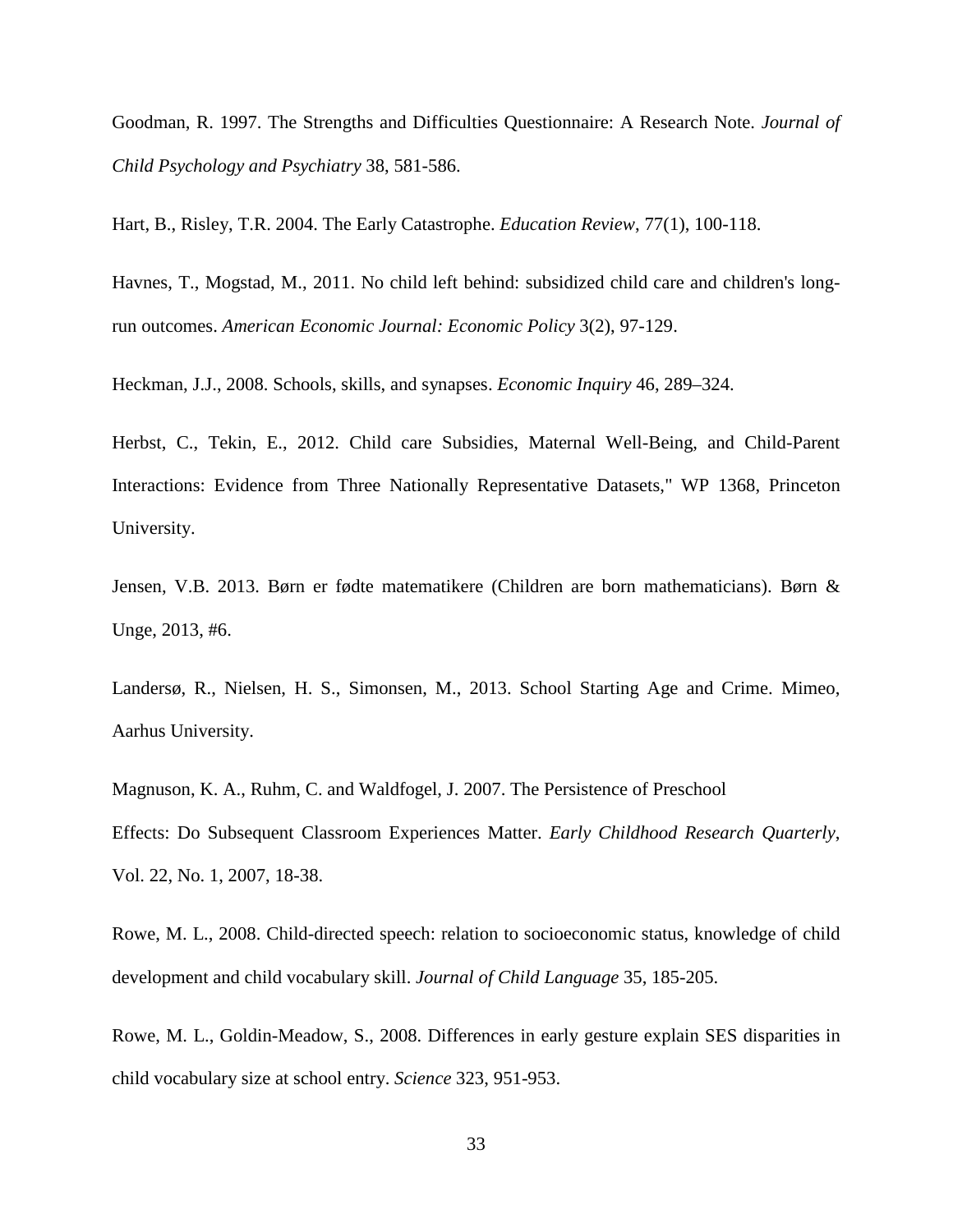Schönberg, U., Ludsteck, J., forthcoming. Expansions in Maternity Leave Coverage and Mothers' Labor Market Outcomes after Childbirth. *Journal of Labor Economics.*

Shonkoff, J., Phillips, D. (Eds.). 2000. From neurons to neighborhoods: The science of early childhood development. Washington, DC: National Academy Press.

Simonsen, M., 2010. Price of high quality day care and female employment. *Scandinavian Journal of Economics* 112, 570-594.

#### **APPENDIX A**

#### **Allocation of child care slots**

All children are eligible for municipality child care, including children born to unemployed parents. This means that children's right to child care enrolment is not affected by their parents' transitions in and out of the labour market. Presumably, if child care does contribute to the development of social and academic skills, we may expect such disruptions to be detrimental to learning.

Parents apply for child care (in our case either center based day care or family day care) by sending an application to the municipality. Note that the application process is the same in each case, so it is not the case that children of parents who are disorganized and file late end up in family day care. Parents enter the date from which care is needed. Upon application, children enter the waiting list. The municipality can decide whether birth date or date of application determines seniority and slots are assigned accordingly. 'Degree of need' is specifically not taken into consideration. Only if a child is disabled, is an immigrant, or if the child has older siblings enrolled in municipality provided care can he jump the waiting list. Partly for these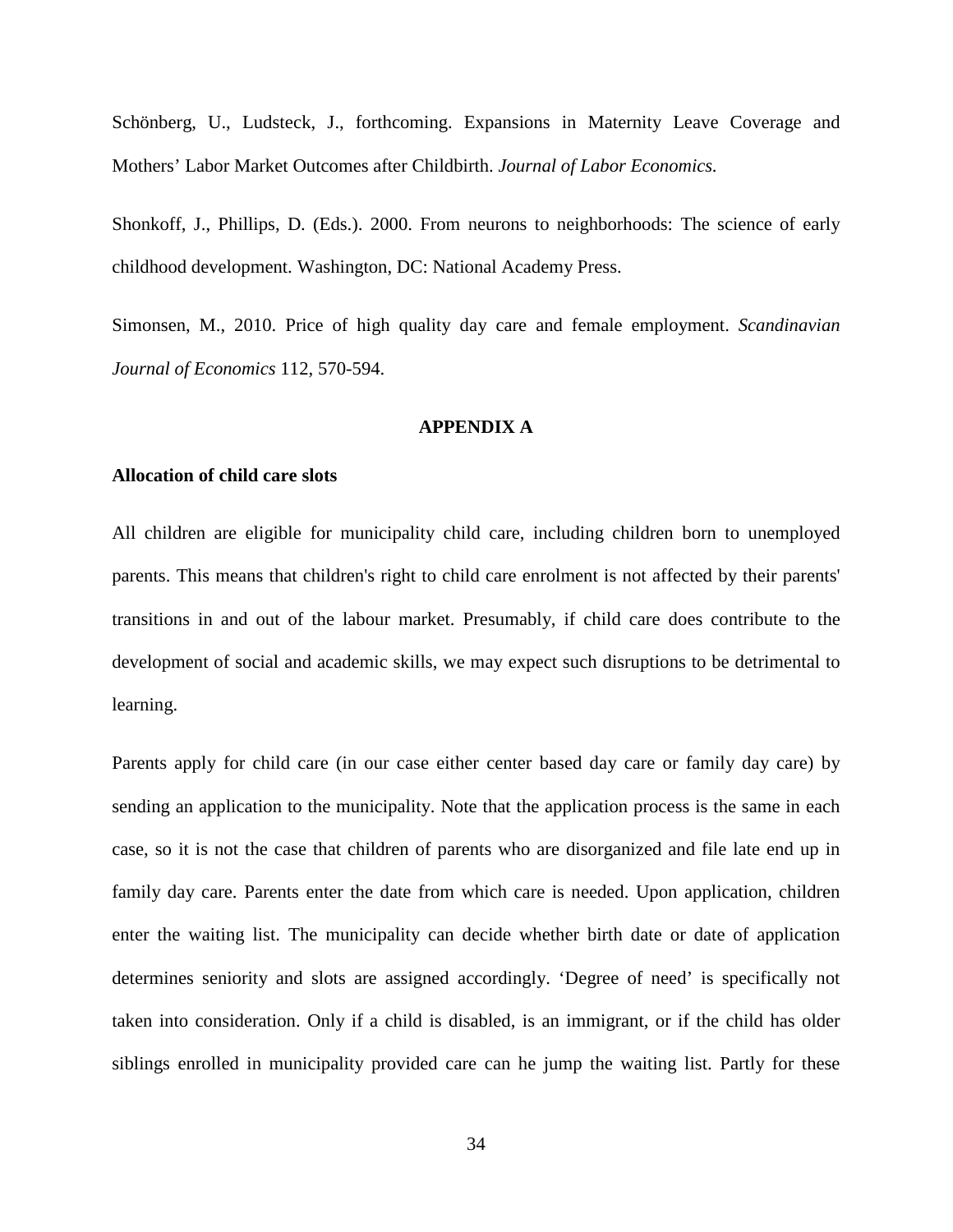reasons we include indicators for early child health, exclude immigrants, and test whether results are robust in the sample of first-borns.

Parents may indicate whether they prefer center based day care or family day care. However, children with the highest seniority are assigned the first open slot. If possible, municipalities will accommodate parents' preferences but they do not have the right to a specific slot. Parents may decline the offer they are given. If birth date is used to determine seniority, the only consequence of doing so is delaying the time until the child can enter child care, i.e. once the parents reapply, children will get the same position on the waiting list. It is clearly uncertain when the next slot is available and whether it will be of the preferred type. If seniority is determined based on time on the waiting list, the municipality may decide to blacklist parents for a limited period. Once the child is enrolled in care, he or she will no longer appear on the waiting list for alternative slots. This means that once a child is enrolled in, for example, family day care, he or she does not have the right to move to center based day care.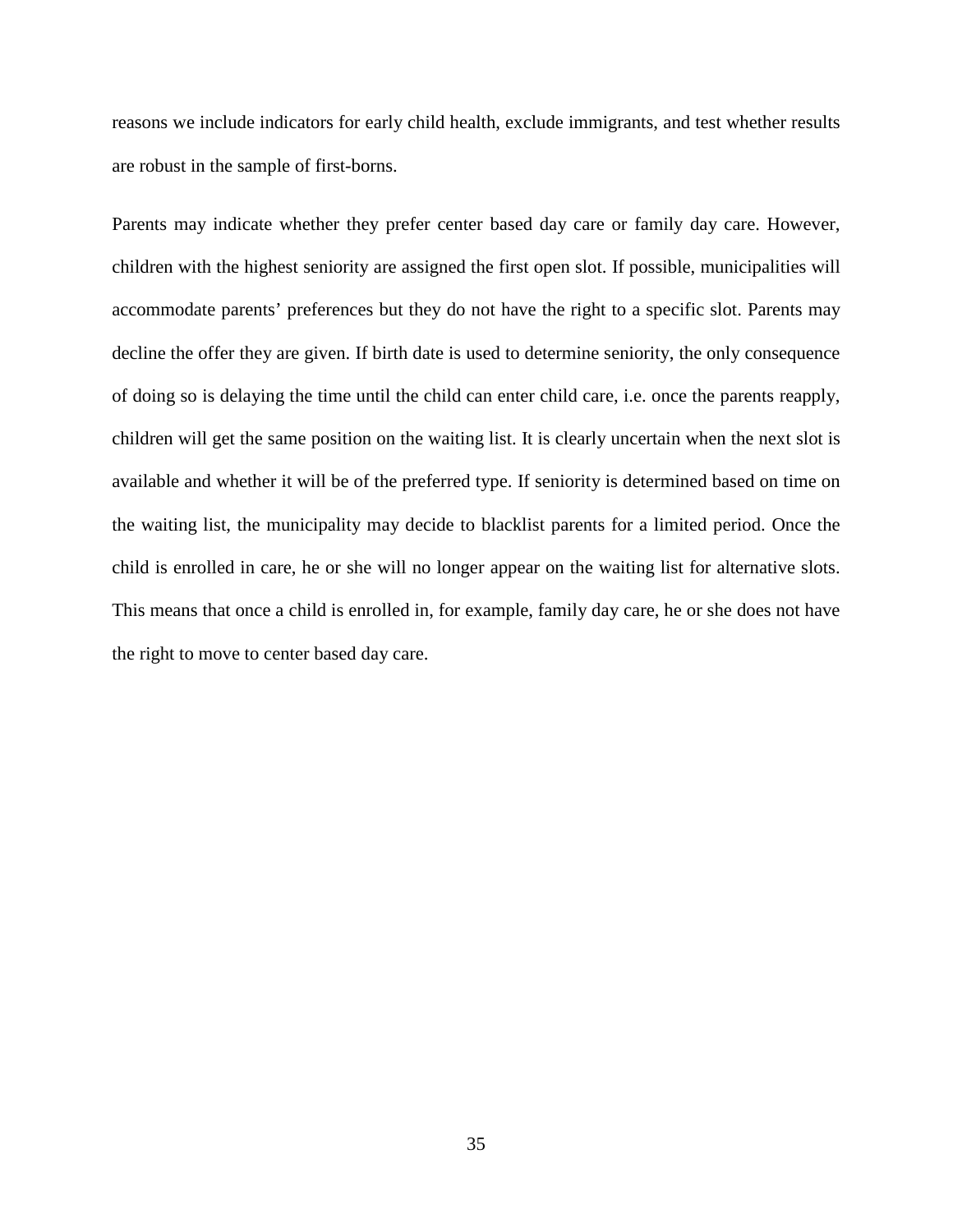### **WEBAPPENDIX – NOT FOR PUBLICATION**

|                  | Add municipality |                |           | <i>And</i> add controls for |  |  |
|------------------|------------------|----------------|-----------|-----------------------------|--|--|
|                  |                  | variables      |           | Copenhagen and Aarhus       |  |  |
|                  |                  | IV w. controls |           | IV w. controls              |  |  |
|                  | lst stage        | 2nd stage      | 1st stage | 2nd stage                   |  |  |
| High School      | $0.202**$        | $0.081**$      | $0.146**$ | 0.038                       |  |  |
| Enrollment       | (0.062)          | (0.033)        | (0.056)   | (0.047)                     |  |  |
| All $(N=29,921)$ |                  |                |           |                             |  |  |
| Danish GPA $-$   | $0.209**$        | $0.311**$      | $0.131**$ | $0.316**$                   |  |  |
| Overall          | (0.051)          | (0.038)        | (0.047)   | (0.062)                     |  |  |
| All $(N=52,210)$ |                  |                |           |                             |  |  |
| Math $GPA$ —     | $0.210**$        | $0.234**$      | $0.132**$ | $0.247**$                   |  |  |
| Overall          | (0.052)          | (0.055)        | (0.047)   | (0.086)                     |  |  |
| All $(N=52,137)$ |                  |                |           |                             |  |  |

#### TABLE W1 – ROBUSTNESS ANALYSES, MUNICIPALITY LEVEL INFORMATION

Note: Dummies for missing observations included. Conditioning set includes child, mother, and father variables. Municipality variables are price of care, average schooling costs per child in primary and lower secondary school, and average number of children per classroom. Standard errors clustered at regional level. \* indicates significance at 10 % level and \*\* at 5 % level.